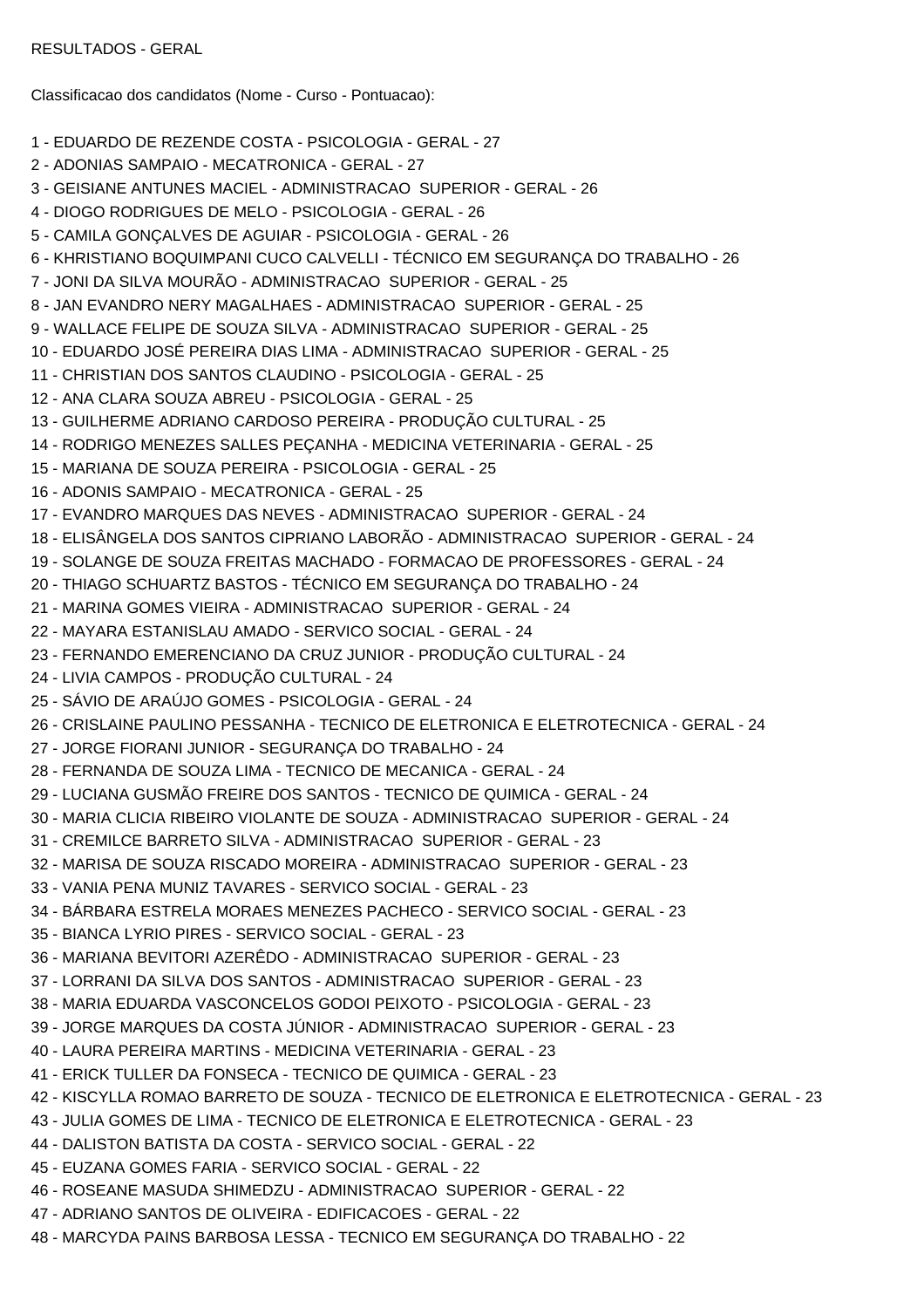49 - MONIKIELY DE JESUS OLIVEIRA - ADMINISTRACAO SUPERIOR - GERAL - 22 50 - WILLIAM EUCLIDES SANTOS DA SILVA - CIENCIAS SOCIAIS - GERAL - 22 51 - STEPHANIE DE MATOS BARREIRA VELASQUEZ - LOGISTICA TECNICO - GERAL - 22 52 - ANGÉLICA VIRGÍLIO DA COSTA - SERVICO SOCIAL - GERAL - 22 53 - MARCELO HENRIQUE ALMEIDA MARTINS - ADMINISTRACAO SUPERIOR - GERAL - 22 54 - ELCIANE MARIELLE CORREA DE SOUZA - ADMINISTRACAO SUPERIOR - GERAL - 22 55 - ADRIANA ALVES CANUTO - ADMINISTRACAO - 22 56 - THAMIRES COSTA ASSIS - COMUNICACAO SOCIAL - GERAL - 22 57 - JOCIELLEN DA SILVA BATISTA - PSICOLOGIA - GERAL - 22 58 - ANA CLARA MENEZES DE AZEVEDO - COMUNICACAO SOCIAL - GERAL - 22 59 - DAVI CAETANO PAES SILVA - EDIFICACOES - GERAL - 22 60 - AMANDA RANGEL DE MOURA - AUTOMACAO - GERAL - 22 61 - MARIANA SANTANA PINTO OLIVEIRA - EDIFICACOES - GERAL - 22 62 - PATRICIA FABIANA PEREIRA GOMES - SERVICO SOCIAL - GERAL - 21 63 - CLEBER DE ALMEIDA CRUZ - PRODUÇÃO CULTURAL - 21 64 - INGRID PEREIRA DA SILVA APRIGIO FERNANDES - SERVICO SOCIAL - GERAL - 21 65 - PAULO SÉRGIO RIBEIRO JUNIOR - TÉCNICO EM SEGURANÇA DO TRABALHO - 21 66 - MICHELE MADUREIRA GONÇALVES DE SOUZA - LOGISTICA SUPERIOR - GERAL - 21 67 - PATRICIA FERREIRA DA SILVA - ADMINISTRACAO SUPERIOR - GERAL - 21 68 - MARILIA CAVALCANTE RAMOS - CIENCIAS CONTABEIS - GERAL - 21 69 - ROQUE FELIX SOUZA SILVA - ADMINISTRACAO SUPERIOR - GERAL - 21 70 - NATÁLIA LIAL ROSADO - ADMINISTRACAO SUPERIOR - GERAL - 21 71 - YURY MARTINS CABRAL - ADMINISTRACAO SUPERIOR - GERAL - 21 72 - AMANDA NEVES RASTRELLI - PSICOLOGIA - GERAL - 21 73 - LAIS DE OLIVEIRA MONTEIRO - COMUNICACAO SOCIAL - GERAL - 21 74 - FLAVIANA LISBOA LIMA DIAS - LOGISTICA TECNICO - GERAL - 21 75 - MISSLENY VIEIRA SOUZA SALES - ADMINISTRACAO SUPERIOR - GERAL - 21 76 - MARTA MARIA DE ANDRADE SILVA - LOGISTICA TECNICO - GERAL - 21 77 - BETÂNIA GONÇALVES LEAL - SERVICO SOCIAL - GERAL - 21 78 - MATHEUS MAIA DA SILVA - ADMINISTRACAO SUPERIOR - GERAL - 21 79 - LOHANE CASTRO FERRELI DE OLIVEIRA - ADMINISTRACAO SUPERIOR - GERAL - 21 80 - NATHAN ANDRADE DA FONSECA SANTOS - MECATRONICA - GERAL - 21 81 - DAYANE DE SOUZA VARGAS - PRODUÇÃO CULTURAL - 21 82 - AMANDA GOMES GONÇALVES AREIAS - LOGISTICA TECNICO - GERAL - 21 83 - JESSICA MARINHO BRITO - LOGISTICA TECNICO - GERAL - 21 84 - SONIA PHILIPPI BORGES - PSICOLOGIA - GERAL - 20 85 - ISMENIA DE OLIVEIRA MIRANDA - SERVICO SOCIAL - GERAL - 20 86 - MARIA NICE DA SILVA RIBEIRO - SERVICO SOCIAL - GERAL - 20 87 - MARIA MÁRCIA PEREIRA DE MOURA. - SERVICO SOCIAL - GERAL - 20 88 - LILIAN CAETE MELLO DA COSTA - SERVICO SOCIAL - GERAL - 20 89 - MARIA APARECIDA GOMES - SERVICO SOCIAL - GERAL - 20 90 - ROSAMAURA NUNES DA CONCEIÇÃO - SUPERIOR DE RADIOLOGIA - GERAL - 20 91 - RAQUEL GOMES DEVEZA - SERVICO SOCIAL - GERAL - 20 92 - NELINHA DA COSTA CRUZ - SERVICO SOCIAL - GERAL - 20 93 - VALDINÉA DE OLIVEIRA CAETANO - EDIFICACOES - GERAL - 20 94 - TATIANA CORREA GARUBA PAULO - PSICOLOGIA - GERAL - 20 95 - CHARLENE MONTEIRO CORRÊA DE OLIVEIRA - ADMINISTRACAO SUPERIOR - GERAL - 20 96 - ANDREA VIRGILIO COSTA ALVES - RECURSOS HUMANOS - GERAL - 20 97 - LARISSA GANIEL MOREIRA - SERVICO SOCIAL - GERAL - 20 98 - FERNANDA ARAGÃO DA SILVA - ADMINISTRACAO SUPERIOR - GERAL - 20 99 - RANNA CAROLINA DOS SANTOS CUNHA - PSICOLOGIA - GERAL - 20 100 - ISABELA SOUZA DA COSTA OLIVEIRA - TÉCNICO EM SEGURANÇA DO TRABALHO - 20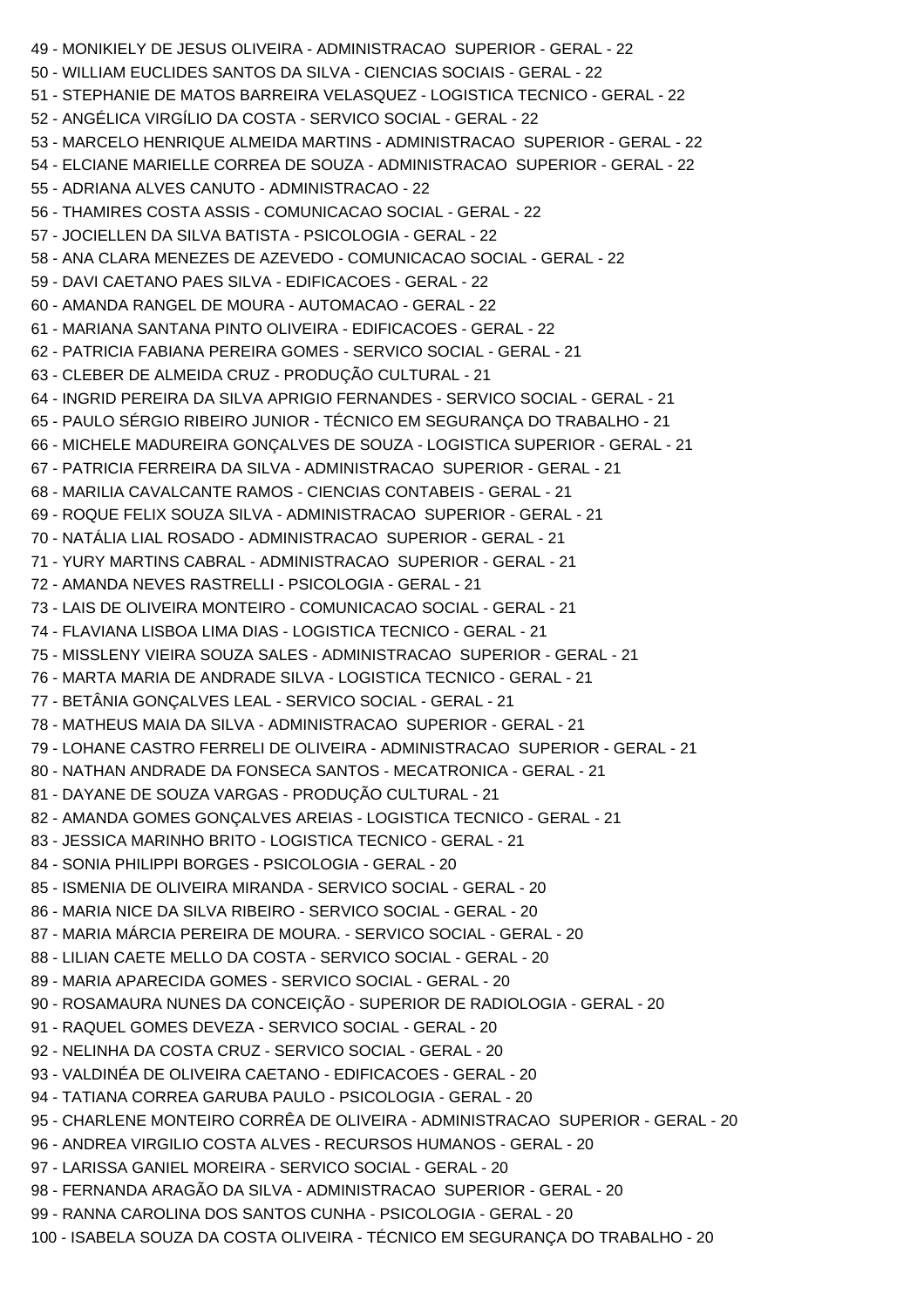101 - DRIELLE NEVES VIEIRA - PSICOLOGIA - GERAL - 20 102 - CAMILA ALVES MIRANDA PENA - ADMINISTRACAO SUPERIOR - GERAL - 20 103 - SABRINA DOLOR DE SOUZA - TECNICO DE MECANICA - GERAL - 20 104 - STELLA GIOIA BRANCO - MEDICINA VETERINARIA - GERAL - 20 105 - RAISSA BARBOSA COUTINHO - PSICOLOGIA - GERAL - 20 106 - WISLEY ARAUJO DE LIMA ALMEIDA - ADMINISTRACAO SUPERIOR - GERAL - 20 107 - ARMINDO ALVES FIGUEIREDO NETO - ADMINISTRACAO SUPERIOR - GERAL - 20 108 - SAVIO MACHADO DE CASTRO - MECATRONICA - GERAL - 20 109 - VIVIANE MARTINS SEREJO - SERVICO SOCIAL - GERAL - 20 110 - RAQUEL CHAVES GOMES - RECURSOS HUMANOS - GERAL - 20 111 - LAÍS JANNOTTI PINHEIRO COTRIM - TECNICO DE QUIMICA - GERAL - 20 112 - ANA CLÁUDIA CARDOSO NUNES - TECNICO DE MECANICA - GERAL - 20 113 - ELIZABETH TEODORO RAMOS - PSICOLOGIA - GERAL - 19 114 - MÁRCIA EMMA DE FREITAS STEFANON - SERVICO SOCIAL - GERAL - 19 115 - ORDELINA DE MORAIS SIMÕES - PSICOLOGIA - GERAL - 19 116 - ELVIRA LUNIERE SANTIAGO RODRIGUES - SERVICO SOCIAL - GERAL - 19 117 - MOACY PAULA NEVES - TÉCNICO DE SEGURANÇA DO TRABALHO - 19 118 - IZAQUIEL PEREIRA DA SILVA - SERVICO SOCIAL - GERAL - 19 119 - HANRIETTE CASTRO DASILV FERREIRA - ADMINISTRACAO SUPERIOR - GERAL - 19 120 - ANA PAULA NUNES DE CASTRO - SERVICO SOCIAL - GERAL - 19 121 - MERE SUELI ALVES SILVEIRA - SERVICO SOCIAL - GERAL - 19 122 - ZILDA NASCIMENTO DA SILVA - SERVICO SOCIAL - GERAL - 19 123 - DANIELE SILVA PREGIONI - ADMINISTRACAO SUPERIOR - GERAL - 19 124 - CRISTIANE DE SOUZA NASCIMENTO - TÉCNICO EM SEGURANÇA DO TRABALHO - 19 125 - LIDIANE MOTTA DE OLIVEIRA - ADMINISTRACAO SUPERIOR - GERAL - 19 126 - SUZEN HELLEN AMADO RIBEIRO SILVA - TECNICO DE ENFERMAGEM - GERAL - 19 127 - MAYANA MONTEIRO MACHADO - ADMINISTRACAO SUPERIOR - GERAL - 19 128 - DEIVIANE DOS SANTOS SILVA MEZZALIRA - SERVICO SOCIAL - GERAL - 19 129 - JONATHAN DA SILVA SOARES - ADMINISTRACAO SUPERIOR - GERAL - 19 130 - ANA LUIZA DA SILVA SANTOS - ADMINISTRACAO SUPERIOR - GERAL - 19 131 - FABÍOLA GONÇALVES RIBEIRO - ADMINISTRACAO SUPERIOR - GERAL - 19 132 - NATÁLIA LADEIRA RIBEIRO - ADMINISTRACAO SUPERIOR - GERAL - 19 133 - LUCAS PINTO LIMA - MECATRONICA - GERAL - 19 134 - POLLYANA DONARIO VALLORY - SERVICO SOCIAL - GERAL - 19 135 - THAÍS TEREZA DA SILVA - TELECOMUNICACOES SUPERIOR - GERAL - 19 136 - GABRIEL COELHO ALVAREZ PARADA - PUBLICIDADE E PROPAGANDA - 19 137 - HUANNA VASCONCELLOS ALVAREZ MELON - AUTOMACAO - GERAL - 19 138 - CAIO ANDRADE MANHÃES - TECNICO DE ELETRONICA E ELETROTECNICA - GERAL - 19 139 - KISSILA NOGUEIRA LIMA DA SILVA - TECNICO DE QUIMICA - GERAL - 19 140 - WALACE JUNIO FREITAS RIBEIRO BARCELOS - MECATRONICA - GERAL - 19 141 - MATHEUS GUIMARÃES PEIXOTO DE SOUSA - TECNICO DE MECANICA - GERAL - 19 142 - ALÉXIA JUNGER PINTO - LOGISTICA TECNICO - GERAL - 19 143 - FERNANDA ALMEIDA SARDINHA - LOGISTICA TECNICO - GERAL - 18 144 - VALÉRIA CRISTINA CORRÊA - TÉCNICO EM MEIO AMBIENTE - 18 145 - RENATA PEREIRA PONTES CARDOSO - LOGISTICA TECNICO - GERAL - 18 146 - ROBERTA DA SILVA CURVELO - RECURSOS HUMANOS - GERAL - 18 147 - CAROLINA DOS SANTOS PESSANHA - SERVICO SOCIAL - GERAL - 18 148 - MIKAEL DA SILVA RIBEIRO CHIARETTI - LOGISTICA - 18 149 - JEFERSON LUIZ VENANCIO MAIA - LOGISTICA TECNICO - GERAL - 18 150 - ADRIANE MENDES CONCEIÇÃO - PSICOLOGIA - GERAL - 18 151 - MAYARA MOTTA DE OLIVEIRA - ADMINISTRACAO SUPERIOR - GERAL - 18 152 - GISELE PESSANHA DE MENEZES - RECURSOS HUMANOS - GERAL - 18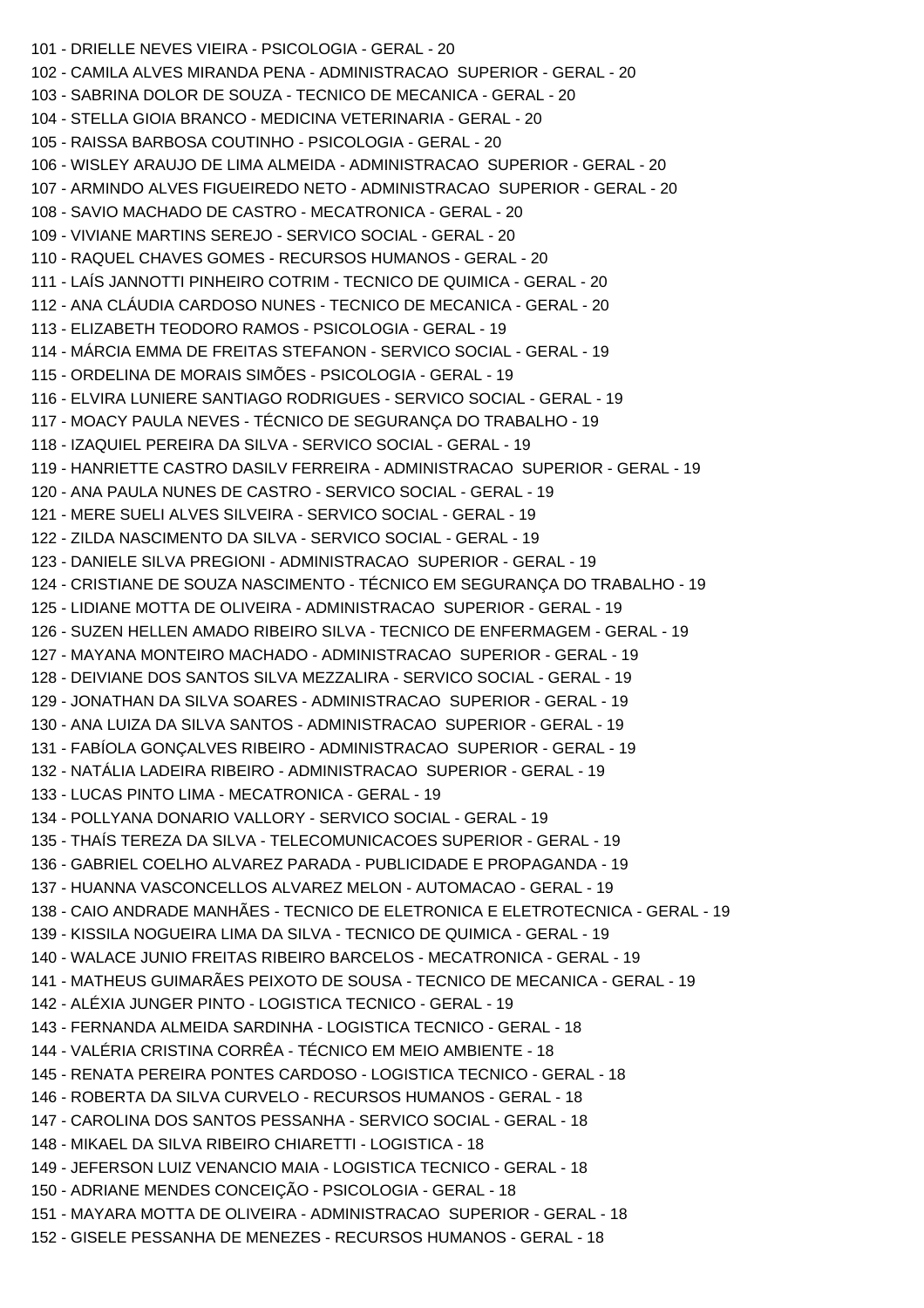```
153 - PATRICIA RANGE CAMPOS - PSICOLOGIA - GERAL - 18
154 - THAÍS LEITE DE OLIVEIRA VIANA - ADMINISTRACAO SUPERIOR - GERAL - 18
155 - PETERSON MATIAS RIBEIRO SANTANA - ADMINISTRACAO SUPERIOR - GERAL - 18
156 - CAROLINA DA SILVA FREIRE - SERVICO SOCIAL - GERAL - 18
157 - ANGELICA OLIVEIRA DE SOUZA - ADMINISTRACAO SUPERIOR - GERAL - 18
158 - DIULIANI FERREIRA MACHADO VIEIRA - CIENCIAS CONTABEIS - GERAL - 18
159 - MAÍRA NEVES DE MENDONÇA - EDIFICACOES - GERAL - 18
160 - ZAIRA DOS SANTOS VELOZO - ADMINISTRACAO TECNICO - GERAL - 18
161 - BEATRIZ PIRES TEBALDI FELIX - COMUNICACAO SOCIAL - GERAL - 18
162 - FLÁVIA RIBEIRO DA COSTA CARDOSO - TÉCNICO MEIO AMBIENTE - 18
163 - SAMARA MOREIRA CUNHA - ADMINISTRACAO SUPERIOR - GERAL - 18
164 - CLÁUDIO CAMPOS DA SILVA JUNIOR - TECNICO DE MECANICA - GERAL - 18
165 - NATHALIE FRANCYS ALARCON FLORES - AUTOMACAO - GERAL - 18
166 - MARCIA VALÉRIA MOTTA JUNGER PINTO - SERVICO SOCIAL - GERAL - 17
167 - ANA MARIA ROMEIRO - TECNICO DE ENFERMAGEM - GERAL - 17
168 - JACQUELINE DA SILVEIRA SALES - SERVICO SOCIAL - GERAL - 17
169 - MARTA PERLA SOARES VIANA - SERVICO SOCIAL - GERAL - 17
170 - MÁRCIA VALÉRIA OLIVEIRA DA SILVA ALBINO - SERVICO SOCIAL - GERAL - 17
171 - ANA CATARINA SILVA BERBERT LOUZADA - SERVICO SOCIAL - 17
172 - FABIO MARINHO OLIVEIRA - EDIFICACOES - GERAL - 17
173 - LUCIANA DA SILVA GUSMÃO - TÉCNICO DE SAÚDE E SEGURANÇA DO TRABALHO - 17
174 - MARIANA DE AZEREDO PINTO - PSICOLOGIA - GERAL - 17
175 - MOISES MARTINS VITORINO - ADMINISTRACAO SUPERIOR - GERAL - 17
176 - LUCIMAR DO AMARAL CRELIER - PSICOLOGIA - GERAL - 17
177 - LEIRIANA FERREIRA SILVA - PSICOLOGIA - GERAL - 17
178 - DEYVERSON LUAN DO DESTERRO LACERDA - TÉCNICO SEGURANÇA DO TRABALHO - 17
179 - CINTIA DA SILVA PAIXÃO - ADMINISTRACAO SUPERIOR - GERAL - 17
180 - DANIEL CAFIERO RANGEL PEIXOTO - LOGISTICA TECNICO - GERAL - 17
181 - BEATRIZ MUNIZ DE ALMEIDA SANTOS - SERVICO SOCIAL - GERAL - 17
182 - BARBARA BASTOS DA COSTA - AUTOMACAO - GERAL - 17
183 - TAYNÁ KRIZIA PEREIRA DA SILVA - TÉCNICO EM RH - 17
184 - DAPHYNE MUNIZ BRUMATTI COSTA - PSICOLOGIA - GERAL - 17
185 - THAIS GONÇALVES QUINTANILHA - LOGISTICA TECNICO - GERAL - 17
186 - BRUNO DA SILVA NASCIMENTO - AUTOMACAO - GERAL - 17
187 - MARCELA NOGUEIRA PIMENTEL - TECNICO DE QUIMICA - GERAL - 17
188 - MARIA CÉLIA SANTIAGO - SERVICO SOCIAL - GERAL - 16
189 - EDNILZA DA SILVA AÇUCENA - SERVICO SOCIAL - GERAL - 16
190 - JAILTON DE OLIVEIRA CONCEIÇAO - SERVICO SOCIAL - GERAL - 16
191 - DALVA ALVES DOS SANTOS - PSICOLOGIA - GERAL - 16
192 - CLÁUDIA MÁRCIA DA ROSA VELASCO - FORMACAO DE PROFESSORES - GERAL - 16
193 - GENAINA ROSANE DOS SANTOS - PSICOLOGIA - GERAL - 16
194 - ANA CARLA ARAUJO REZENDE FERRAZ - FORMACAO DE PROFESSORES - GERAL - 16
195 - FERNANDA AGUIAR CARVALHO - SERVICO SOCIAL - 16
196 - ALAN MARCONDES TEIXEIRA - CIENCIAS SOCIAIS - GERAL - 16
197 - ANDREIA DO NASCIMENTO MACHADO - TECNICO DE ENFERMAGEM - GERAL - 16
198 - MARCIANA SANTANA DA PAIXAO - CIENCIAS CONTABEIS - GERAL - 16
199 - ANATALITA SANTUCHI DA SILVA - TECNICO DE MECANICA - GERAL - 16
200 - BEATRIZ DA SILVA SANTOS - LOGISTICA TECNICO - GERAL - 16
201 - WELDER RODRIGUES LEMOS - RECURSOS HUMANOS - GERAL - 16
202 - DEBORA ROMANO DOS SANTOS - SERVICO SOCIAL - GERAL - 16
203 - ELEIZIANE SANTOS NOGUEIRA - TÉCNICO EM MEIO AMBIENTE - 16
204 - CAMILA VACCARI RAMOS - SERVICO SOCIAL - GERAL - 16
```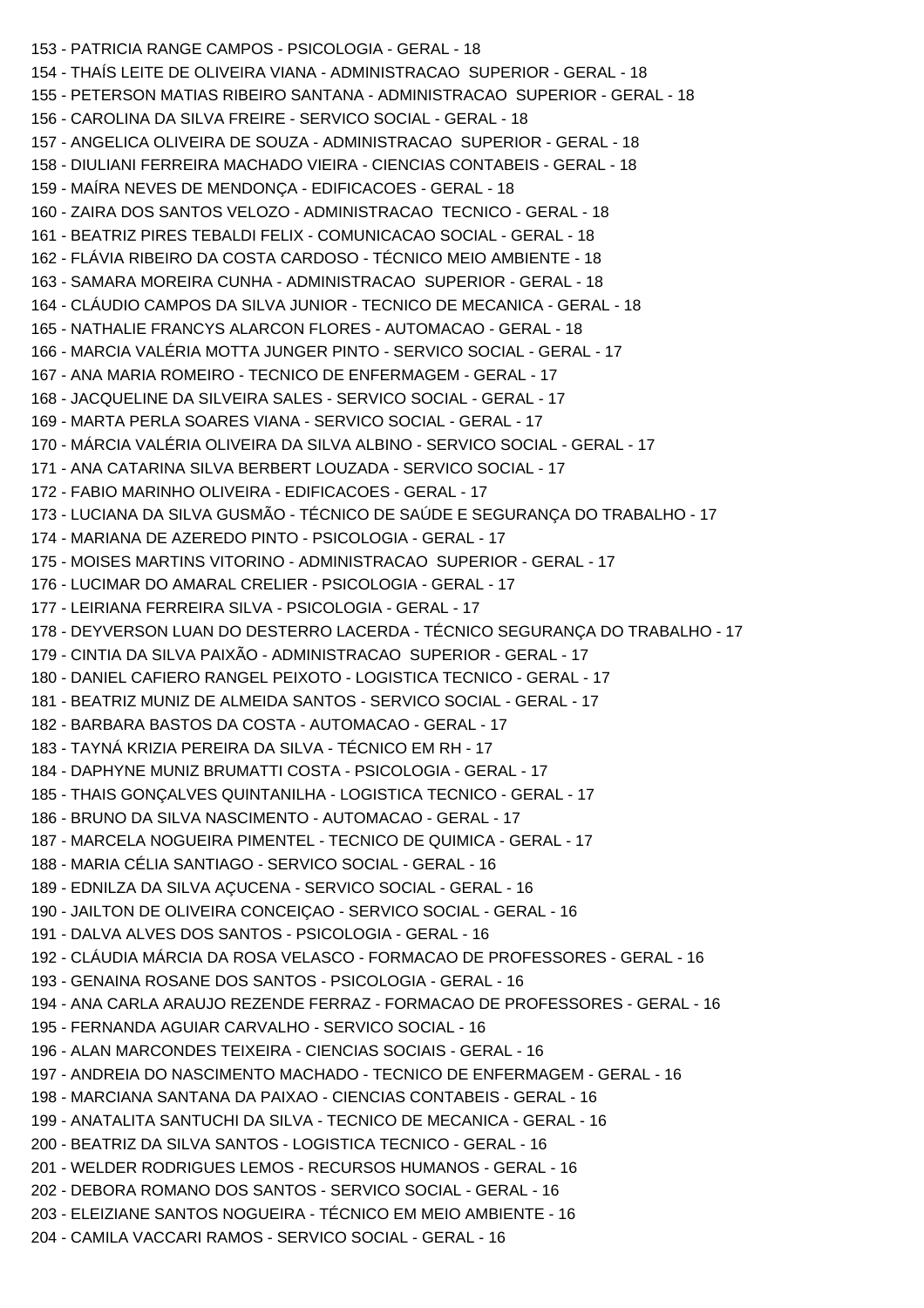205 - PEDRO AUGUSTO DO NASCIMENTO MARTINS ASSUNPÇÃO - PRODUÇÃO CULTURAL - 16 206 - HEIDD PROFETISA DE OLIVEIRA - TÉCNICA DE SEGURANCA DO TRABALHO - 16 207 - GIULIA HANNA PACHECO ALVES - TECNICO SEGURANÇA DO TRABALHO - 16 208 - GERSON MOREIRA MELO - TECNICO DE MECANICA - GERAL - 16 209 - IURI DUTRA SANTOS - ADMINISTRACAO SUPERIOR - GERAL - 16 210 - LAIS SANTANA DE ALMEIDA - RECURSOS HUMANOS - GERAL - 16 211 - PEDRO DE OLIVEIRA SCHUARTZ - TÉCNICO EM SEGURANÇA DO TRABALHO - 16 212 - GEAN BARROS LARANJEIRA DA SILVA - AUTOMACAO - GERAL - 16 213 - AFONSO DA ROCHA PEREIRA - EDIFICACOES - GERAL - 16 214 - JEZREEL RODRIGUES DA COSTA - TECNICO DE MECANICA - GERAL - 16 215 - DENNER HOTZ LIDUINO DE SOUZA - TECNICO DE MECANICA - GERAL - 16 216 - LUIG RIBEIRO SANTOS - TECNICO DE ELETRONICA E ELETROTECNICA - GERAL - 16 217 - PEDRO VIANA DA SILVA MAGALHÃES - MECATRONICA - GERAL - 16 218 - MILEIDE DOS SANTOS MACENO - TECNICO DE MECANICA - GERAL - 16 219 - KELLY RIBEIRO DIAS - SERVICO SOCIAL - GERAL - 15 220 - MARIA DA GLORIA LIMA LAMÓGLIA - TECNICO DE ENFERMAGEM - GERAL - 15 221 - AMÉLIA RITA CONCEIÇÃO SANTOS - SERVICO SOCIAL - GERAL - 15 222 - MARIA DE LOURDES DA SILVA - TECNICO DE QUIMICA - GERAL - 15 223 - EDINALVA RANGEL PACHECO BITTENCOURT - PSICOLOGIA - GERAL - 15 224 - THIAGO DIAS BRAGA - TECNICO DE MECANICA - GERAL - 15 225 - BRUNA RODRIGUES LIMA - TECNICO DE ENFERMAGEM - GERAL - 15 226 - BETÂNIA BELAN DA SILVA - PSICOLOGIA - GERAL - 15 227 - TATIANA MANCEBO BARROS - TECNICO DE QUIMICA - GERAL - 15 228 - AYLLA BARROS MARINS - PSICOLOGIA - GERAL - 15 229 - DIOVANE DE JESUS SILVA - ADMINISTRACAO SUPERIOR - GERAL - 15 230 - JACKSON FONSECA TAVARES - MECATRONICA - GERAL - 15 231 - TAISA APARECIDA RODRIGUES SANTOS - PSICOLOGIA - GERAL - 15 232 - MARIA CAROLINA KOK MATTOS GARCIA - ADMINISTRACAO SUPERIOR - GERAL - 15 233 - ANA CAROLINA BRITO DE FARIAS - TÉCNICO SEGURANÇA DO TRABALHO - 15 234 - BEATRIZ NASCIMENTO DE ALMEIDA - EDIFICACOES - GERAL - 15 235 - IAGO DE BARCELOS TAVARES - MECATRONICA - GERAL - 15 236 - DAIARA GONÇALVES CARDOSO - FORMACAO DE PROFESSORES - GERAL - 15 237 - ARIANE BRAZ GONÇALVES - TECNICO DE MECANICA - GERAL - 15 238 - MARCIA SALES - TECNICO DE ENFERMAGEM - GERAL - 14 239 - KAREN CRISTINA DOS SANTOS DA CRUZ - RECURSOS HUMANOS - GERAL - 14 240 - VIVIANE ROSA BARROS - LOGÍSTICA EMPRESARIAL - 14 241 - DAIANE SILVA DOS SANTOS - LOGISTICA TECNICO - GERAL - 14 242 - CAMILA FROTA JOBIM - TECNICO DE RADIOLOGIA - GERAL - 14 243 - LUMA ALEIXO COELHO - PRODUÇÃO CULTURAL - 14 244 - ALINE PEREIRA LEMOS - LOGISTICA TECNICO - GERAL - 14 245 - TATIANA APARECIDA DE OLIVEIRA SOUSA - EDIFICACOES - GERAL - 14 246 - DALILLA MOREIRA OLIVEIRA DA COSTA - SERVICO SOCIAL - GERAL - 14 247 - TATIANE PAIVA DE OLIVEIRA - EDIFICACOES - GERAL - 14 248 - SAYONARA MOREIRA DA SILVA - EDIFICACOES - GERAL - 14 249 - BEATRIZ ALVES ROSA - ADMINISTRACAO SUPERIOR - GERAL - 14 250 - LUDMILLA AZEVEDO RANGEL - PSICOLOGIA - GERAL - 14 251 - CAMILA RANGEL PINTO - ADMINISTRACAO SUPERIOR - GERAL - 14 252 - BRUNA SALES DA SILVA - RELACOES INTERNACIONAIS - GERAL - 14 253 - JULIANA DOS SANTOS BERNARDO - ADMINISTRACAO TECNICO - GERAL - 14 254 - THAYNARA CRISTINA DA SILVA CRUZ - PETROLEO E GAS - GERAL - 14 255 - MARLON ALVES NASCIMENTO - TECNICO DE MECANICA - GERAL - 14 256 - NAYARA PAULA LOURO GONÇALVES - ADMINISTRACAO SUPERIOR - GERAL - 14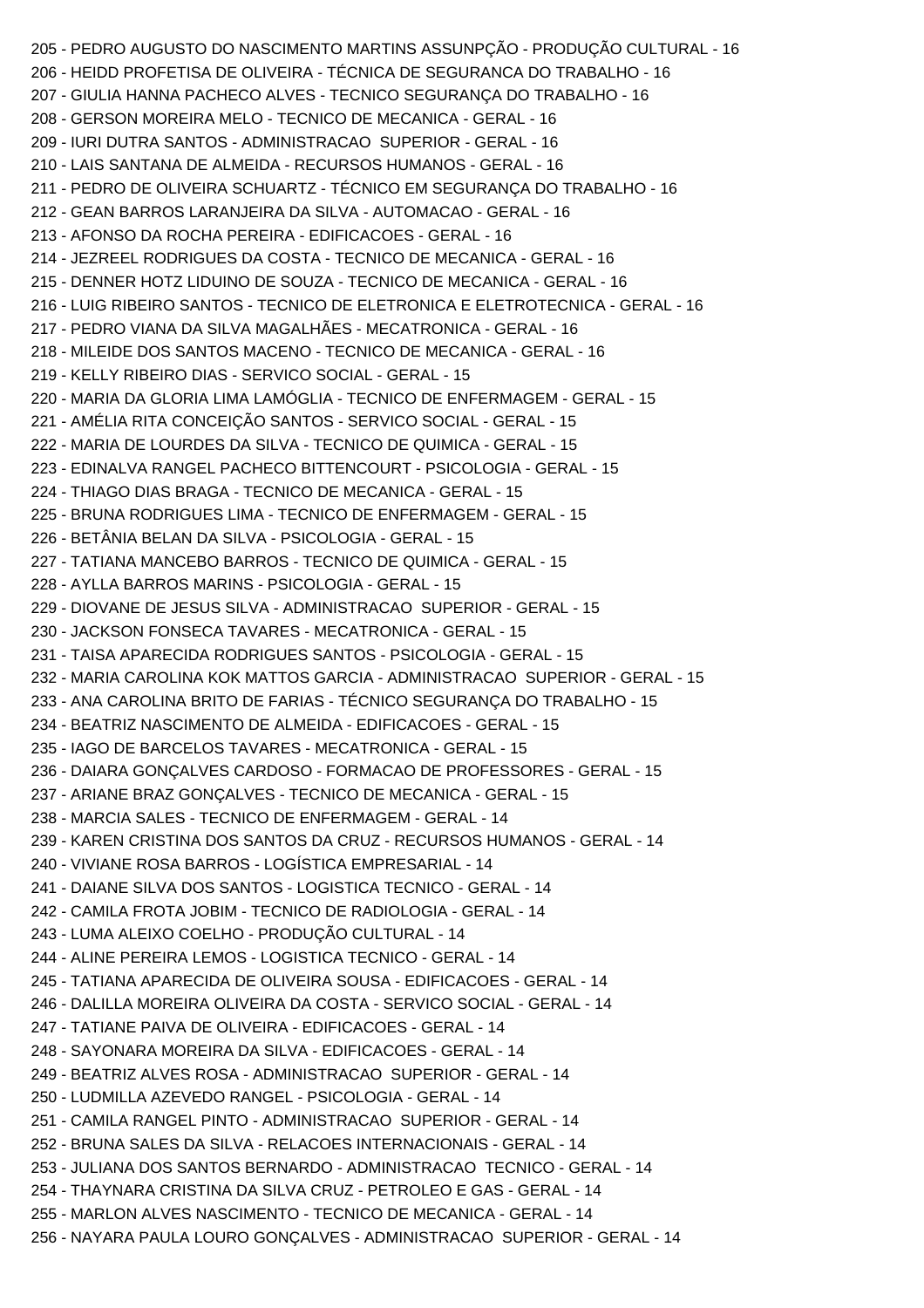257 - IGOR BRUM FIGUEIRA - TECNICO DE MECANICA - GERAL - 14 258 - WILLIAM DOS SANTOS TAVARES - CIENCIAS CONTABEIS - GERAL - 13 259 - CRISTIANE LIMA DAS NEVES - RECURSOS HUMANOS - GERAL - 13 260 - ROSILETI PIRES DA SILVA - ADMINISTRACAO TECNICO - GERAL - 13 261 - FABIANA SANTOS DA SILVA DE OLIVEIRA - PSICOLOGIA - GERAL - 13 262 - NATÁLIA DE JESUS MOTA - CURSO TÉCNICO DE SEGURANÇA DO TRABALHO - 13 263 - ALYNE DE ARAUJO GUIMARAES - RECURSOS HUMANOS - GERAL - 13 264 - ANDRESSA BARCELOS DA COSTA - ADMINISTRACAO SUPERIOR - GERAL - 13 265 - PABLO FELIPE BALBI MIGUEZ - RECURSOS HUMANOS - GERAL - 13 266 - MICHELLE SOUZA GONÇALVES MARINHO - LOGISTICA TECNICO - GERAL - 13 267 - KELLEN COSTA BARRETO - LOGISTICA TECNICO - GERAL - 13 268 - DABILA FRANCINI DE OLIVEIRA MEDEIROS - PSICOLOGIA - GERAL - 13 269 - ANORIMAR TEIXEIRA RISCADO - LOGISTICA TECNICO - GERAL - 13 270 - WILLIAM FRAGOSO DE MEDEIROS - TECNICO DE MECANICA - GERAL - 13 271 - LUIZ GUSTAVO VERLI - AUTOMACAO - GERAL - 13 272 - MATHEUS DA CONCEIÇÃO LIMA DE ALMEIDA - TECNICO DE MECANICA - GERAL - 13 273 - MYLENA FERRARI DEBOSAM - FORMACAO DE PROFESSORES - GERAL - 13 274 - VALQUÍRIA ANDRADE BUENO MOÇO - PSICOLOGIA - GERAL - 12 275 - GLEIDE SOUZA MAGALHÃES CORRÊA - SERVICO SOCIAL - GERAL - 12 276 - MARILUCI LEMOS DE SOUZA GRAÇA - GESTAO PUBLICA - GERAL - 12 277 - GILZA FABIANA PIGAIANI VENTURA CURTY - PSICOLOGIA - GERAL - 12 278 - SILVANA DE OLIVEIRA TEIXEIRA COUTO - SERVICO SOCIAL - GERAL - 12 279 - ANA LÚCIA CORDEIRO DA SILVA - TECNICO DE ENFERMAGEM - GERAL - 12 280 - REGINALDO CAMPOS BERALDINI - SERVICO SOCIAL - GERAL - 12 281 - MARINES BARBOSA DO NASCIMENTO RIBEIRO - LOGISTICA TECNICO - GERAL - 12 282 - EDILENE DA SILVA SANTOS - LOGISTICA TECNICO - GERAL - 12 283 - GISELY SILVA RODRIGUES - TECNICO DE RADIOLOGIA - GERAL - 12 284 - LUCILIA BRANDÃO ALVES - SERVICO SOCIAL - GERAL - 12 285 - TALMA CRISTINA DE SOUZAS - LOGISTICA SUPERIOR - GERAL - 12 286 - MARCELLE MIRANDA AIRES DE SOUZA - TECNICO EM SEGURANÇA DO TRABALHO - 12 287 - IVAN HENRIQUE SOARES DOS SANTOS (PCD) - PSICOLOGIA - GERAL - 12 288 - VANESSA DA PURIFICAÇÃO SENA - LOGISTICA TECNICO - GERAL - 12 289 - MARINA NOGUEIRA - TECNICO DE ENFERMAGEM - GERAL - 11 290 - JOSEFA JANE CARDOSO DE LUCENA - SERVICO SOCIAL - GERAL - 11 291 - SILVANIA IZABEL DOS SANTOS - SEGURANÇA DO TRABALHO TECNO - 11 292 - IVONE FERREIRA CLEN PREGIONE - SERVICO SOCIAL - GERAL - 11 293 - CLAUDIA ROGERIA CABREIRA DE PAULA - ENSINO MEDIO - 11 294 - MARIA ANDRÉA MADUREIRA DA COSTA - TECNICO DE ENFERMAGEM - GERAL - 11 295 - ADRIANA RIBEIRO DOS SANTOS - LOGISTICA TECNICO - GERAL - 11 296 - GIOVANA MONTEIRO SOARES VIANA - EDIFICACOES - GERAL - 11 297 - EVERTON XAVIER NOGUEIRA - TÉNICO DE SEGURANÇA DO TRABALHO - 11 298 - DANIEL MAIA DA COSTA - TECNICO DE MECANICA - GERAL - 11 299 - LETÍCIA DOS SANTOS DE OLIVEIRA SILVA - SEGURANÇA DO TRABALHO - 11 300 - ELVIS DO AMARAL PINTO - COMUNICACAO SOCIAL - GERAL - 11 301 - MARCIA CRISTINA NASCIMENTO MARINHO - PATOLOGIAS CLINICAS - GERAL - 10 302 - ROZILENE DOS SANTOS MENDES - SERVICO SOCIAL - GERAL - 10 303 - DANIELLE ABREU DA CUNHA LEITE - SERVICO SOCIAL - GERAL - 10 304 - FERNANDA DO ROSÁRIO RAMOS BARAÚNA - LOGISTICA TECNICO - GERAL - 10 305 - ALINE ANTUNES RODRIGUES - RECURSOS HUMANOS - GERAL - 10 306 - ROSANE MONTEIRO CORDEIRO - TECNICO DE ENFERMAGEM - GERAL - 10 307 - THIAGO LIMA DA CONCEIÇÃO - MECATRONICA - GERAL - 10 308 - KIMILY MARINHO DA SILVA - PSICOLOGIA - GERAL - 10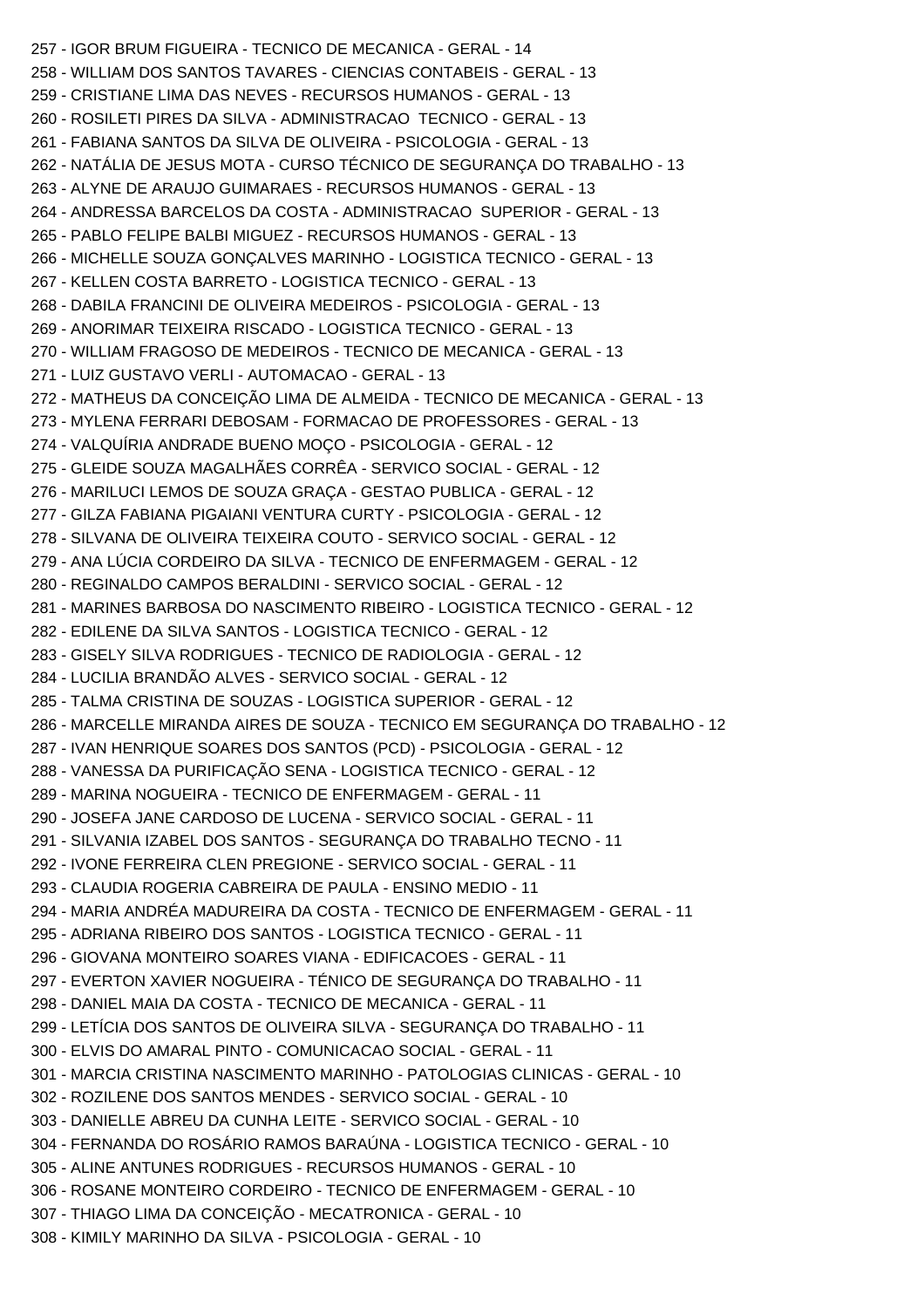```
309 - FRANCIELLEN PEREIRA DE DEUS DIAS - TECNICO DE MECANICA - GERAL - 10
310 - ROSICRER DOS SANTOS MENDES - SERVICO SOCIAL - GERAL - 9
311 - MANUELA GOMES DE BARCELOS - TECNICO DE ENFERMAGEM - GERAL - 9
312 - ELMA DE OLIVEIRA DOS SANTOS - LOGISTICA TECNICO - GERAL - 9
313 - SCARLETT DE SOUZA - SEGURANÇA DO TRABALHO - 9
314 - LEILA MARIA DE SOUZA ESTEVES - EDIFICACOES - GERAL - 8
315 - RAFAEL DA SILVA PEREIRA - LOGISTICA TECNICO - GERAL - 8
316 - ANDRE LUIZ DE OLIVEIRA MIRANDA - SERVICO SOCIAL - GERAL - 3
317 - JUCILAINE TAVARES SUEIRO VILELA - SERVICO SOCIAL - GERAL - 3
318 - SHIRLEI DA SILVA LUZ - ADMINISTRACAO SUPERIOR - GERAL - 3
319 - ROSANE BALTAZAR DA SILVA DIAS DE OLIVEIRA - LOGISTICA TECNICO - GERAL - 3
320 - SALIANO PEREIRA LOPES FILHO - TECNICO DE MECANICA - GERAL - 3
321 - DENILSON SANTOS SALES - LOGISTICA TECNICO - GERAL - 3
322 - ALZIMERI GONÇALVES CARDOSO - TECNICO DE ENFERMAGEM - GERAL - 3
323 - ALZIMERI GONÇALVES CARDOSO - TECNICO DE ENFERMAGEM - GERAL - 3
324 - ANDREIA LUCIA FERNANDES - LOGISTICA TECNICO - GERAL - 3
325 - SHEILA TEREZA CAMPOS DANTAS - SERVICO SOCIAL - GERAL - 3
326 - ALESSANDRA EMILIA CRUZ MARTINS - PSICOLOGIA - GERAL - 3
327 - RISETH AUXILIADORA FERNANDES DA SILVA - TECNICO DE ELETRONICA E ELETROTECNICA - GERAL - 3
328 - LUCINEA REZENDE DA SILVA - LOGISTICA TECNICO - GERAL - 3
329 - NEIVA PEREIRA DA COSTA - TÈCNICO EM SECRETARIA ESCOLAR - 3
330 - EUCLIDIA BASTOS BARROS PINTO - SERVICO SOCIAL - GERAL - 3
331 - ROBELENE WERNECK - TECNICO EM SEGURANÇA TRABALHO - 3
332 - JANETE DA SILVA SANTANA - CIENCIAS CONTABEIS - GERAL - 3
333 - ALZENIRA DA ROCHA VALERIOTE - SERVICO SOCIAL - GERAL - 3
334 - KAREN TATIANE DO ROSARIO - ADMINISTRACAO SUPERIOR - GERAL - 3
335 - EDSON CASAL FALCÃO - AUTOMACAO - GERAL - 3
336 - MARCILIO MOREIRA LANES - LOGISTICA TECNICO - GERAL - 3
337 - ELIZABETH NICOLAU BRANDÃO LACERDA - TÉCNICO DE SEGURANÇA DO TRABALHO - 3
338 - ADRIANA DE SOUZA LIMA SCHELES - SERVICO SOCIAL - GERAL - 3
339 - MARIA ROSILENE JUVENCIO - EDIFICACOES - GERAL - 3
340 - SILVANA PINTO OLIVEIRA - TECNICO DE ENFERMAGEM - GERAL - 3
341 - TAMARA DA VEIGA MACIEL TOLPIAN DE OLIVEIRA - TECNICO DE ENFERMAGEM - GERAL - 3
342 - IRIS HOLLIGAN PIRES - LOGISTICA SUPERIOR - GERAL - 3
343 - LUCIMAR ANDRADE MONTEIRO - TECNICO DE ENFERMAGEM - GERAL - 3
344 - CHARLENE NUNES GOMES PAIXÃO - PSICOLOGIA - GERAL - 3
345 - SILVIA REGINA DE OLIVEIRA DA COSTA BORGES - TÉCNICO EM SEGURAMÇA DO TRABALHO - 3
346 - MARGARETH ALVES MARTINS - TÉCNICO EM MEIO AMBIENTE - 3
347 - DIANA DE LIMA BRAGA - ADMINISTRACAO TECNICO - GERAL - 3
348 - TIAGO THOMAZ HIPÓLITO - ADMINISTRACAO SUPERIOR - GERAL - 3
349 - GISELE CRISTINA DA SILVA - CURSONAOESP - 3
350 - ANA BEATRIZ GOMES RAMOS - SERVICO SOCIAL - GERAL - 3
351 - EDINALVA GOMES ROSA - ADMINISTRACAO TECNICO - GERAL - 3
352 - ALINE DOS SANTOS NASCIMENTO - SERVICO SOCIAL - GERAL - 3
353 - NORBERTO BACELAR CORRÊA - PRODUÇÃO CULTURAL - 3
354 - LUCIANA CABRAL DA SILVA NEIVA - ADMINISTRACAO TECNICO - GERAL - 3
355 - ALEXANDRE DOS REIS D'AVILA - EDIFICACOES - GERAL - 3
356 - THIAGO ELSTE LIMEIRA - MECATRONICA - GERAL - 3
357 - JEANNE BRAZIL DA SILVA - LOGISTICA - 3
358 - ROSIANE DA SILVA FERNANDES - TECNICO DE ENFERMAGEM - GERAL - 3
359 - SOLANGE DE SOUZA FREITAS MACHADO - FORMACAO DE PROFESSORES - GERAL - 3
360 - DAIANA DA SILVA CORREA RANGEL - SERVICO SOCIAL - GERAL - 3
```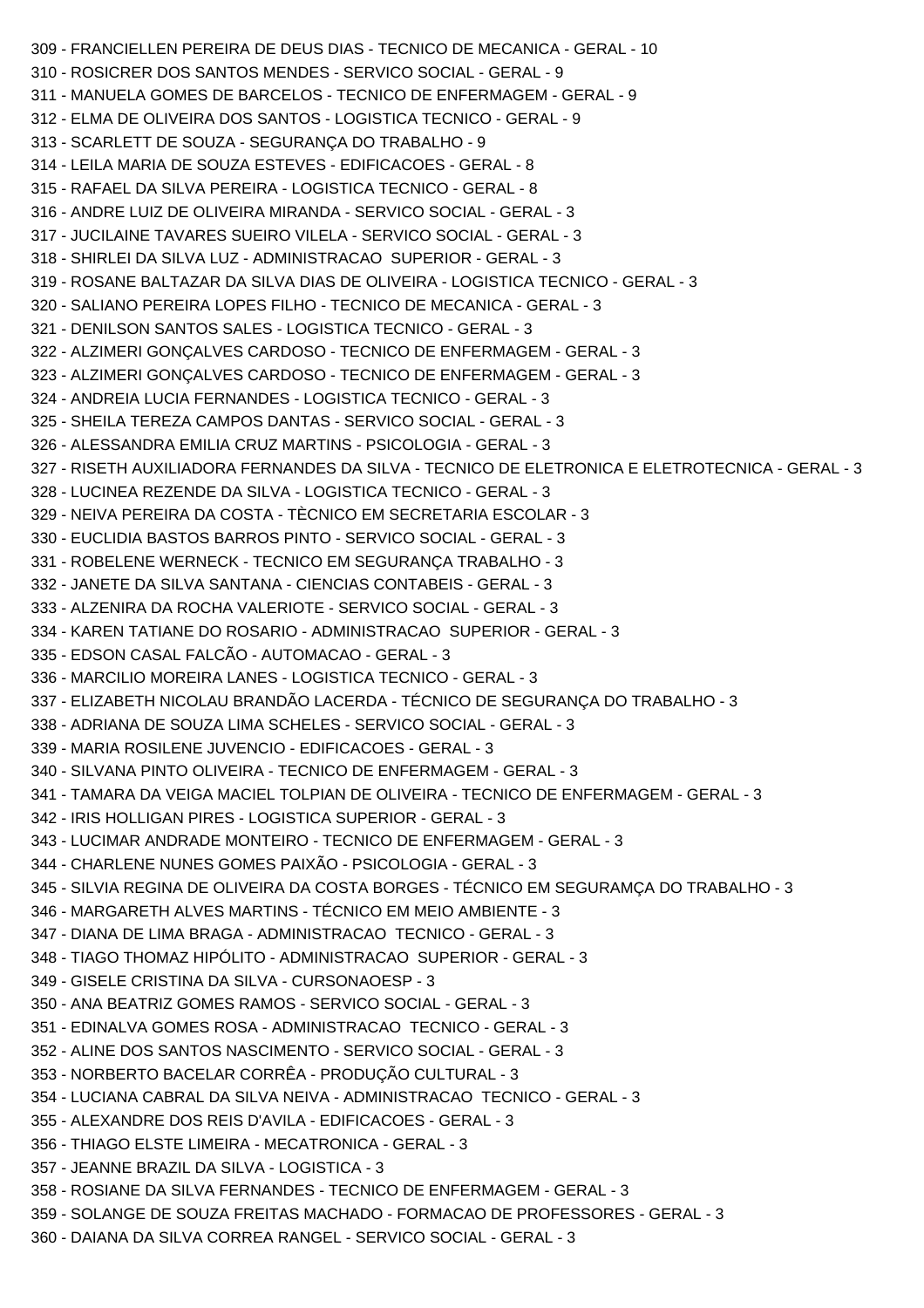```
361 - BIANCA MOREIRA VALLE - PSICOLOGIA - GERAL - 3
362 - ANDERSON GOMES DE FARIA - TECNICO DE MECANICA - GERAL - 3
363 - MAIDA LEITE PACHECO - SERVICO SOCIAL - GERAL - 3
364 - MARIANA BRITTO MARTINS DE OLIVEIRA - TECNICO DE ELETRONICA E ELETROTECNICA - GERAL - 3
365 - DEBORAH MARINHO DE BARROS - TÉCNICO EM SEGURANÇA DO TRABALHO - 3
366 - GUILHERME SANTOS SOARES - MECATRONICA - GERAL - 3
367 - CÍNTIA MARTINGIL DA SILVA - PSICOLOGIA - GERAL - 3
368 - NARAYANA SANTANA MATTA - SUPERIOR - 3
369 - GABRIELA LEITE MARINHO - PSICOLOGIA - GERAL - 3
370 - AMANDA TEREZINHA DE MENDONÇA MANHÃES - TECNICO DE ENFERMAGEM - GERAL - 3
371 - WALDINECI COSTA DE ABREU - LOGISTICA TECNICO - GERAL - 3
372 - DÉBORA ROMANO DOS SANTOS - SERVIÇO SOCAL - 3
373 - BIANCA DE BARCELOS CAMILO - TECNICO DE SEGURANÇA DO TRABALHO - 3
374 - IVANA SANTOS DA SILVA VIEIRA - SERVICO SOCIAL - GERAL - 3
375 - ARIÉLA DOS SANTOS GOMES - TECNICO DE ENFERMAGEM - GERAL - 3
376 - SABRINA SILVA DE PAULA - RECURSOS HUMANOS - GERAL - 3
377 - LEVY LEVY DE MATOS OLIVEIRA - PUBLICIDADE E PROPAGANDA - 3
378 - LUIANA LUIZA DA SILVA CUNHA - LOGISTICA TECNICO - GERAL - 3
379 - WELINGTON SANTOS DA SILVA - TECNICO DE ENFERMAGEM - GERAL - 3
380 - TAMIRES GUERRA DOS SANTOS - ADMINISTRACAO TECNICO - GERAL - 3
381 - ROGER RANGER CARDOSO DE LIMA - TECNICO DE MECANICA - GERAL - 3
382 - THIAGO JUSTINA LIMA - TECNICO DE ELETRONICA E ELETROTECNICA - GERAL - 3
383 - CRISLANE GOMES DA SILVA DÍDIMO - TECNICO DE ENFERMAGEM - GERAL - 3
384 - HELLEN MARTHA DE SANTANA FABRICIO SANTOS - ADMINISTRACAO SUPERIOR - GERAL - 3
385 - BRUNA CARVALHO DE OLIVEIRA - TECNICO DE ENFERMAGEM - GERAL - 3
386 - CAMILA CHIARETTI DA SILVA - LOGISTICA TECNICO - GERAL - 3
387 - HARDAN MACEDO - TECNICO DE MECANICA - GERAL - 3
388 - ARIADNE TRINDADE - PRODUÇÃO CULTURAL - 3
389 - LUIZA HELENA DOS SANTOS FERRO - EDIFICACOES - GERAL - 3
390 - TAIANI BARBOSA SILVA - LOGISTICA TECNICO - GERAL - 3
391 - CHEILA SILVA PINTO - AUTOMACAO - GERAL - 3
392 - JACKELINE CARVALHO FERREIRA - ADMINISTRACAO TECNICO - GERAL - 3
393 - VITOR DORNELLES DE MOURA - PRODUÇÃO CULTURAL - 3
394 - OHANA CAROLINE ALVES MACHADO - LOGISTICA TECNICO - GERAL - 3
395 - HAYANE CARDOSO DE ALMEIDA - ADMINISTRACAO SUPERIOR - GERAL - 3
396 - DAYANE MARCIANO DA SILVA - LOGISTICA TECNICO - GERAL - 3
397 - SINTILLA HECTA DA CUNHA - ADMINISTRACAO SUPERIOR - GERAL - 3
398 - ANDRÉ LUIZ VASCONCELOS RUST MACEDO - PETROLEO E GAS - GERAL - 3
399 - DANIELE CONCEIÇÃO SANTOS - ADMINISTRACAO SUPERIOR - GERAL - 3
400 - CAROLINA DE ANDRADE FIGUEIRA LIMA LOPES - PUBLICIDADE E PROPAGANDA - 3
401 - MANUELA SILVA OLIVEIRA - ADMINISTRACAO SUPERIOR - GERAL - 3
402 - MENDERSON DA SILVA CONRADO - TECNICO DE MECANICA - GERAL - 3
403 - YASMIN RODRIGUES PEREIRA - TÉCNICO EM SEGURANÇA DO TRABALHO - 3
404 - CHAYANY ROSA SILVA MORAES - LOGISTICA TECNICO - GERAL - 3
405 - SUELEN VIAL PINTO - ADMINISTRACAO SUPERIOR - GERAL - 3
406 - ROZANNA TAVARES SALES - SERVICO SOCIAL - GERAL - 3
407 - SUELEM GALDINO FERREIRA - AMBIENTAL - GERAL - 3
408 - JOANA POTYRA COSTA PINHEIRO - TECNICO DE MECANICA - GERAL - 3
409 - ALINE MONTEIRO DE ALMEIDA - PSICOLOGIA - GERAL - 3
410 - THAYNARA CRISTINA NUNES DE SOUZA - PSICOLOGIA - GERAL - 3
411 - MYLENA BRITTO PEREZ - PSICOLOGIA - GERAL - 3
412 - LUIANA SILVA DE SOUZA - AUTOMACAO - GERAL - 3
```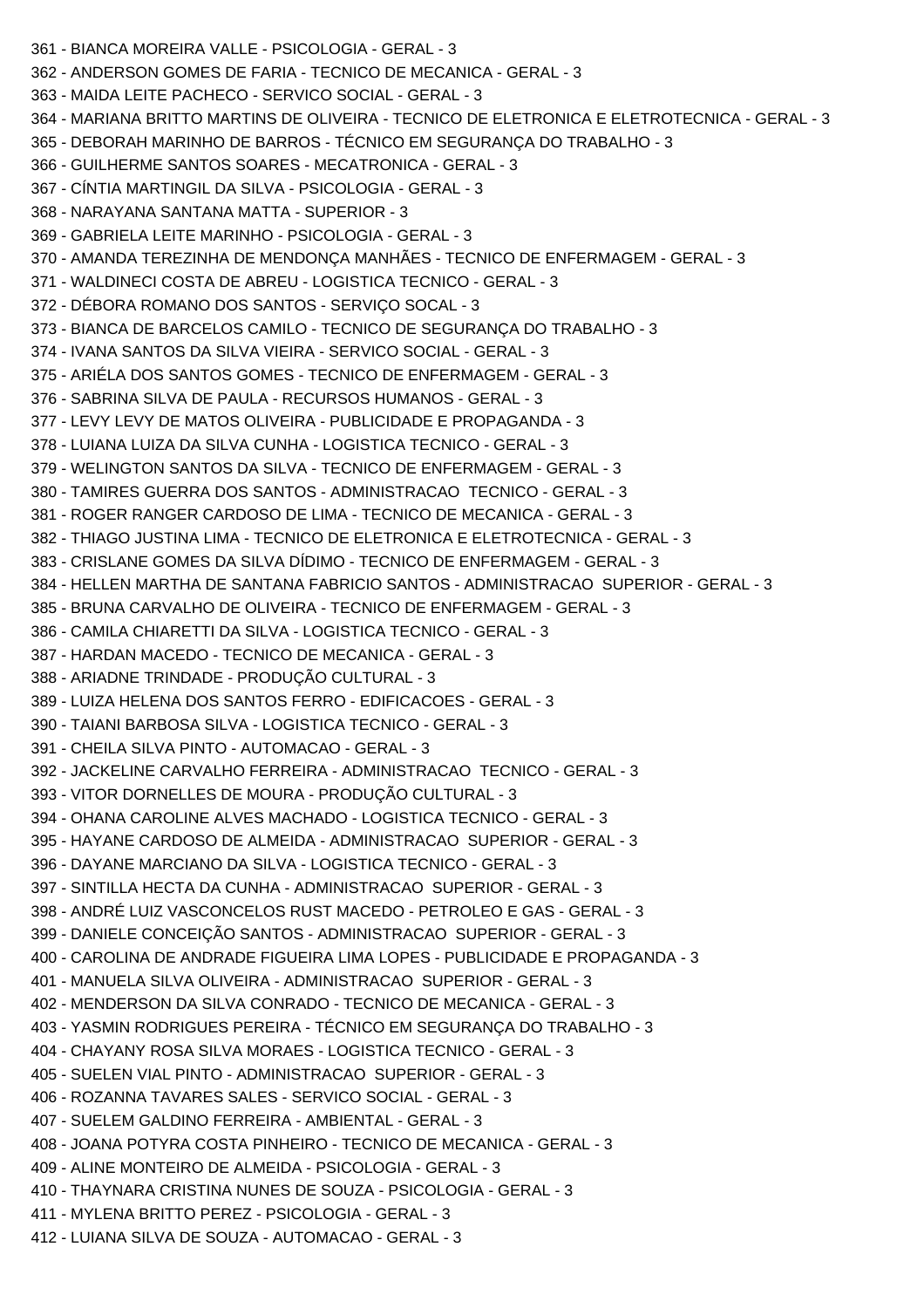413 - ROSANA DE SOUZA - LOGISTICA TECNICO - GERAL - 3 414 - RONALD RIBEIRO ARAUJO - TECNICO DE MECANICA - GERAL - 3 415 - THAÍS BOTELHO NASCIMENTO MOTHÉ - ADMINISTRACAO SUPERIOR - GERAL - 3 416 - MAYARA DA SILVA ROSALINO - ADMINISTRACAO SUPERIOR - GERAL - 3 417 - GERLAYNE CELMO AMORIM - PSICOLOGIA - GERAL - 3 418 - JESSYKA CUSTÓDIO DA SILVA NOBRE - PSICOLOGIA - GERAL - 3 419 - THAIS NUNES OFREDI - PSICOLOGIA - GERAL - 3 420 - RAFAEL DA SILVA LIMA - LOGISTICA TECNICO - GERAL - 3 421 - NATACHA ESPINDOLA DOS SANTOS - TECNICO DE SEGURANCA NO TRABALHO - 3 422 - SOLANGE DAUTO BRITO - LOGISTICA TECNICO - GERAL - 3 423 - KATHRYN GRIJÓ PINTO - ADMINISTRACAO SUPERIOR - GERAL - 3 424 - JUSSARA DA SILVA GUEDES - PSICOLOGIA - GERAL - 3 425 - RENATO MONTEIRO ROLI DOS SANTOS - TÉCNICO EM SEGURANÇA DO TRABALHO - 3 426 - MAYCON VIEIRA DA SILVA - LOGISTICA TECNICO - GERAL - 3 427 - FRANCILENE DA SILVA LOPES - ADMINISTRACAO SUPERIOR - GERAL - 3 428 - NATALIA TOROUQUELA CORREA NATALINI - ADMINISTRACAO SUPERIOR - GERAL - 3 429 - EVELIN SILVA MARTINS - RECURSOS HUMANOS - GERAL - 3 430 - DAIANA VIEIRA DE ANDRADE - TECNICO DE ENFERMAGEM - GERAL - 3 431 - KÍSSIA INDIO DO BRASIL BRAGA - ADMINISTRACAO SUPERIOR - GERAL - 3 432 - ANA CAROLINA CORE DUTRA - PSICOLOGIA - GERAL - 3 433 - TAYANA CALDAS DA CONCEIÇÃO MEDEIROS OLIVEIRA - RECURSOS HUMANOS - GERAL - 3 434 - RAFAELA DE SOUZA NASCIMENTO - SERVICO SOCIAL - GERAL - 3 435 - JULIANA JÉSSICA MOTTA GOMES - LOGISTICA TECNICO - GERAL - 3 436 - ANA RIBEIRO DO NASCIMENTO - TECNICO DE ENFERMAGEM - GERAL - 3 437 - SUYANY DA SILVA DIAS - PSICOLOGIA - GERAL - 3 438 - LEON MORENO DA SILVA - ADMINISTRACAO SUPERIOR - GERAL - 3 439 - ANA ELIZA DA SILVA CARDOSO GABRY - TECNICO EM PATOLOGIA - 3 440 - RAQUEL DOS SANTOS AZEVEDO - TECNICO DE MECANICA - GERAL - 3 441 - GÉSSICA DE JESUS BARROS - TÉCNICO DE SEGURANÇA DO TRABALHO - 3 442 - EVELYN LUCIA DA SILVA AGUM - AUTOMACAO - GERAL - 3 443 - THAIANNE POLONIA BUSTILHOS - PSICOLOGIA - GERAL - 3 444 - LUCAS CRESPO CORDEIRO BARBOSA - MECATRONICA - GERAL - 3 445 - FERNANDA SOUSA DA SILVA - ADMINISTRACAO SUPERIOR - GERAL - 3 446 - LIDIA BEATRIZ ABREU FERREIRA - AUTOMACAO - GERAL - 3 447 - CRISTIAN MONTEIRO TOMAZ - TECNICO DE MECANICA - GERAL - 3 448 - ESTELA GOMES DE OLIVEIRA LOBO - LOGISTICA TECNICO - GERAL - 3 449 - TAMIRES QUEIROZ DA CONCEIÇÃO - AUTOMACAO - GERAL - 3 450 - LEANDRO DALL AGNOL GONZALES - SEGURANÇA DO TRABALHO - 3 451 - GRAZIELLE FERREIRA BARBOSA ALCANTARA - COMUNICACAO SOCIAL - GERAL - 3 452 - ANGELYNA ELIZABETH ROHM DE ALMEIDA - AUTOMACAO - GERAL - 3 453 - RENATO DE SOUSA MASCARENHAS - PRODUÇÃO CULTURAL - 3 454 - ISABELLY ALAIDE DE MELO - MECATRONICA - GERAL - 3 455 - GLEISIANI DO ROSÁRIO CORRÊA - AUTOMACAO - GERAL - 3 456 - RAPHAEL GOMES PINHEIRO - MECATRONICA - GERAL - 3 457 - WILLIANS NOGUEIRA DIAS - TECNICO DE MECANICA - GERAL - 3 458 - HUDSON OLIVEIRA DA SILVA - TECNICO DE ELETRONICA E ELETROTECNICA - GERAL - 3 459 - LORENA CARVALHO DE PAULA - ADMINISTRACAO SUPERIOR - GERAL - 3 460 - EWELYN DIAS BARCELOS - TÉCNICO EM MÊCANICA INDUSTRIAL - 3 461 - CAROLINE - TECNICO DE ENFERMAGEM - GERAL - 3 462 - HIAN BARBOSA SALES CANEMA - TECNICO DE MECANICA - GERAL - 3 463 - BRUNO NEVES AMADO - TECNICO DE QUIMICA - GERAL - 3 464 - MARCOS GUILHERME FERNANDES BRASIL - TECNICO DE MECANICA - GERAL - 3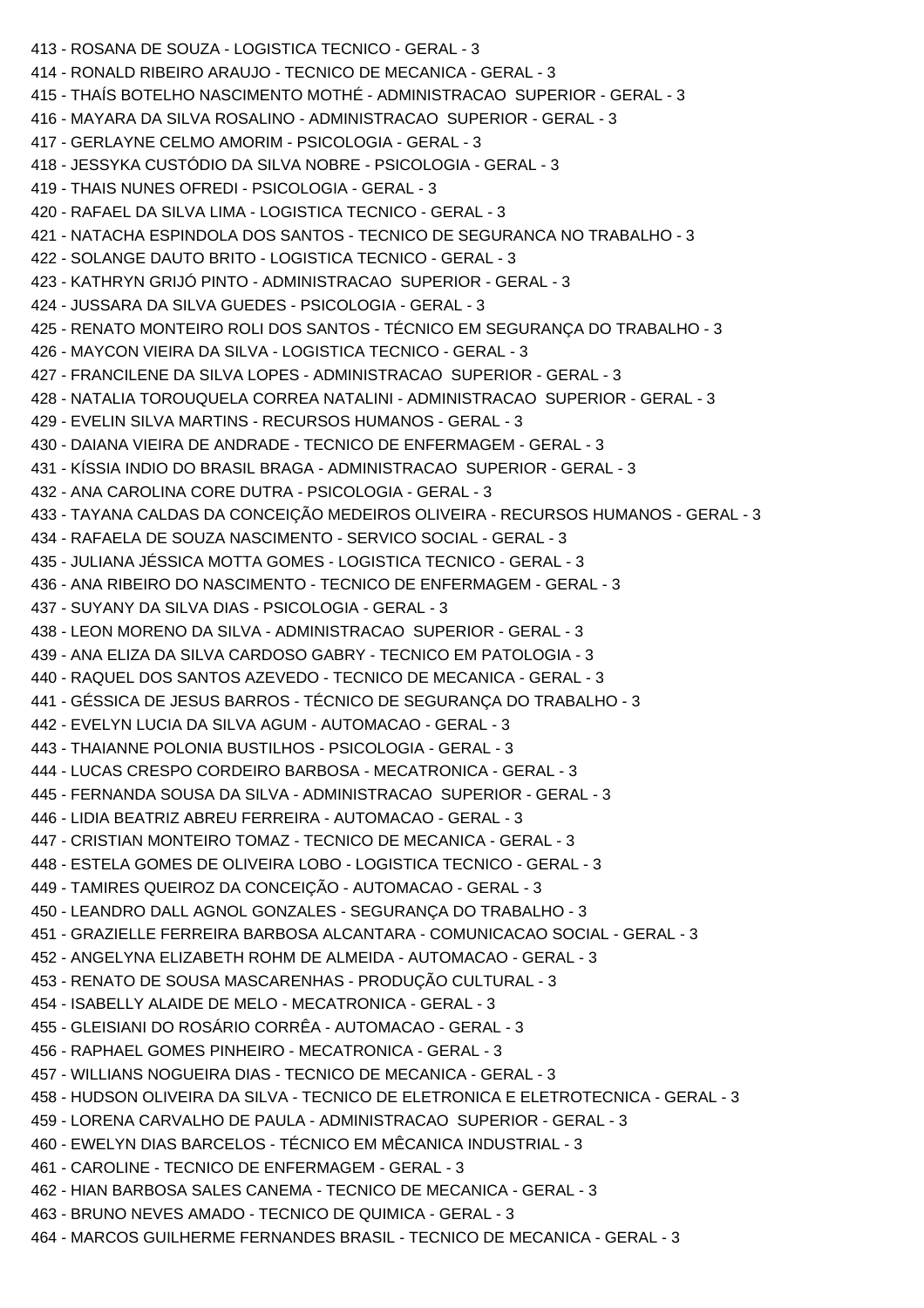- 465 NAIARA CORREA MATIAS COMUNICACAO SOCIAL GERAL 3
- 466 KARINA EVELYN DE LIMA PAULO CYRIACO ADMINISTRACAO SUPERIOR GERAL 3
- 467 MERIELEN DE SOUZA GRAÇA ADMINISTRACAO SUPERIOR GERAL 3
- 468 ARTHUR DE OLIVEIRA PENA CIENCIAS CONTABEIS GERAL 3
- 469 QUESIA ROSA CRUZ TÉCNICO EM MEIO AMBIENTE/ TÉCNICO EM SEGURANÇA DO TRABALHO 3
- 470 OLIVIA DA SILVA PEREIRA TÉCNICO EM SEGURANÇA DO TRABALHO 3
- 471 KARINA AVELAR DA SILVA SERVICO SOCIAL GERAL 3
- 472 NATÁLIA DE ALMEIDA LEMOS COMUNICACAO SOCIAL GERAL 3
- 473 VICTOR HUGO BEZERRA RIBEIRO DA SILVA FORMACAO DE PROFESSORES GERAL 3
- 474 ARIANY SOARES MORENO ADMINISTRACAO TECNICO GERAL 3
- 475 SUELEN RODRIGUES MARQUES VALIM RECURSOS HUMANOS GERAL 3
- 476 THAMYRES FELICIANO VIEIRA PETROLEO E GAS GERAL 3
- 477 BRUNO DE ALMEIDA BOA MORTE AUTOMACAO GERAL 3
- 478 LARYSSA CUNHA PORTELA TECNICO DE ELETRONICA E ELETROTECNICA GERAL 3
- 479 JESSICA BOTELHO DIAS TÉCNICO EM SEGURANÇA DO TRABALHO 3
- 480 CRISTIANO GEREMIAS DA SILVA TECNICO DE ELETRONICA E ELETROTECNICA GERAL 3
- 481 LUCAS SILVA DE VASCONCELLOS VIDAL AUTOMACAO GERAL 3
- 482 JHONATAN TAROUQUELA GONÇALVES MECATRONICA GERAL 3
- 483 JOÃO GABRIEL DIAS GASMENGA TÉCNICO 3
- 484 KAREN TAVARES GUIMARÃES DA SILVA RIO PETRO 3
- 485 JORDAN VICENTE GOMES TECNICO DE ELETRONICA E ELETROTECNICA GERAL 3
- 486 MARCIO DA SILVA COSTA ENSINO MEDIO 3
- 487 ANA CATRINE CARDOSO DOS SANTOS LOGISTICA TECNICO GERAL 3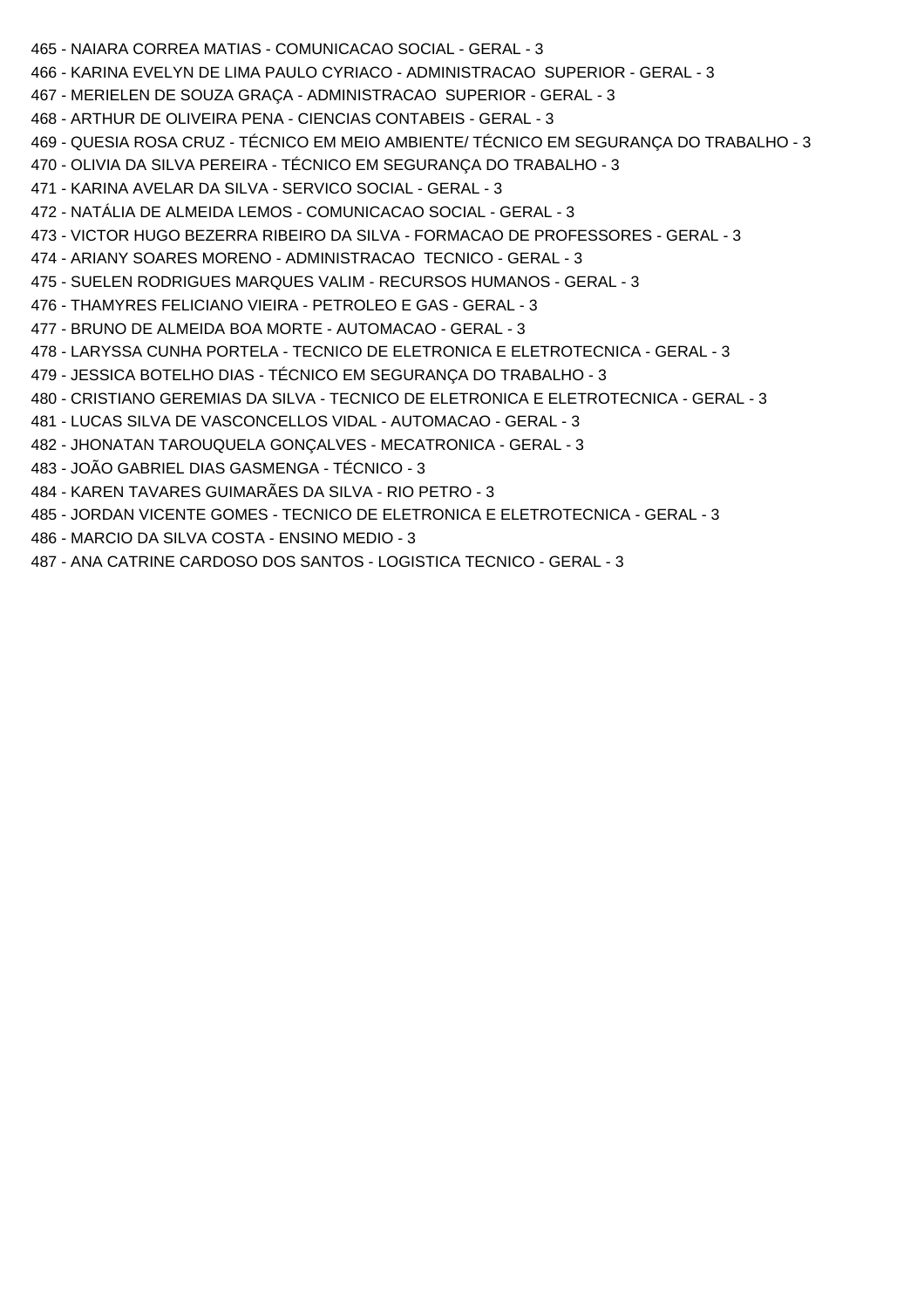Classificacao dos candidatos (Nome - Curso - Pontuacao):

```
1 - JULIANA ROSA DE CARVALHO - ENGENHARIA METALURGICA - EXATAS - 26
2 - JOYCE GALANTE MACIEL - ENGENHARIA DE PRODUCAO - EXATAS - 26
3 - CAMILLA CARDOSO DA COSTA - ENGENHARIA DE CONTROLE E AUTOMACAO - EXATAS - 26
4 - RODRIGO LEITE QUARESMA - ENGENHARIA QUIMICA - EXATAS - 25
5 - GABRIEL MONTEIRO BENAC - ENGENHARIA CIVIL - EXATAS - 25
6 - DOUGLAS BECKER MARTINS - ENGENHARIA MECANICA - EXATAS - 25
7 - GABRIEL ESTEVES DE LIMA - ENGENHARIA DE PRODUCAO - EXATAS - 25
8 - ANNA CAROLINA FONTES DA LUZ - ENGENHARIA CIVIL - EXATAS - 25
9 - ADSON SILVA DOS ANJOS - ENGENHARIA QUIMICA - EXATAS - 24
10 - DANIEL CARNEIRO DE SOUSA - ARQUITETURA E URBANISMO - 24
11 - BRUNO RESENDE MACHADO - ENGENHARIA DE PRODUCAO - 24
12 - YASMINN DANIEL NAYARA ISISDÓRIO - CIÊNCIAS BIOLÓGICAS - 24
13 - PEDRO GABRIEL DE FREITAS CHILELLI - ENGENHARIA DE PRODUCAO - EXATAS - 24
14 - MARIA FERNANDA CORTES WASSITA - ENGENHARIA DE PRODUCAO - EXATAS - 24
15 - LUCAS NOGUEIRA SANDER - ENGENHARIA CIVIL - EXATAS - 24
16 - WALÉRIA CARVALHO MOTTA - ENGENHARIA DE PRODUCAO - EXATAS - 23
17 - RAQUEL MAIA FORTE MARINHO - ENGENHARIA DE PRODUCAO - EXATAS - 23
18 - OLIVER BARCELOS DE LAURO FERREIRA - ENGENHARIA DE CONTROLE E AUTOMACAO - EXATAS - 22
19 - CLEIDIMAR ROBAINA DA SILVA - ENGENHARIA DE PRODUCAO - EXATAS - 21
20 - LEILANE FERNANDES VIANA - SISTEMAS DE INFORMAÇÃO - 21
21 - SUÉLEN MAGDA MARTINS ABREU - ENGENHARIA AMBIENTAL - EXATAS - 21
22 - RAPHAEL TAVARES PACHECO MARTINS - ARQUITETURA E URBANISMO - 21
23 - GABRIEL FAJARDO DE CARVALHO - ENGENHARIA DE PRODUCAO - EXATAS - 21
24 - EDUARDO DI JORGE PORTELLA FILHO - ENGENHARIA COMPUTACAO - EXATAS - 21
25 - RODRIGO MAGESTE ROCHA PEREIRA - ENGENHARIA COMPUTACAO - EXATAS - 21
26 - ALINE TEIXEIRA SALLES - ENGENHARIA CIVIL - EXATAS - 21
27 - VICTOR RIBEIRO DOS SANTOS - ENGENHARIA DE CONTROLE E AUTOMACAO - EXATAS - 21
28 - TIELI CAETANO PAES SILVA LAGUNA - MATEMATICA - EDUCACAO - 20
29 - KAREN LOPES HENZ - ENGENHARIA MARINHA - EXATAS - 20
30 - KLIVER CRESPO DIAS - ENGENHARIA DE PRODUCAO - EXATAS - 20
31 - BERNARD GONZAGA TIENGO - ENGENHARIA QUIMICA - EXATAS - 20
32 - RUAN ALVES DE VASCONCELLOS - ENGENHARIA COMPUTACAO - EXATAS - 20
33 - RENATO GARCIA ELIOTERIO - SISTEMAS DE INFORMAÇÃO - 19
34 - DANIELA POLIDO TEIXEIRA - ENGENHARIA CIVIL - EXATAS - 19
35 - RAFAEL PROENÇA DE FIGUEIREDO COUTINHO - ENGENHARIA CIVIL - EXATAS - 18
36 - JOANES SÉRGIO MATOS TEIXEIRA - ENGENHARIA COMPUTACAO - EXATAS - 18
37 - FELIPE DE OLIVEIRA FIGUEREDO - ENGENHARIA MECANICA - EXATAS - 18
38 - MIGUEL DOMINGOS DOS SANTOS PEREIRA - ENGENHARIA CICLO BASICO - EXATAS - 18
39 - EDUARDO DE SOUZABARRETO - ENGENHARIA CIVIL - EXATAS - 17
40 - GIULIO BRUNO MAGALHAES OLIVEIRA - ENGENHARIA DE PRODUCAO - EXATAS - 17
41 - CAMILA ALVES ENNE DAUMAS - CIÊNCIAS BIOLÓGICAS - 17
42 - ELUZA SILVA DE SOUZA - MATEMÁTICA - 17
43 - LUCAS DE OLIVEIRA SOUZA - ENGENHARIA MECANICA - EXATAS - 17
44 - LETICIA RADULSKI - ENGENHARIA DE PRODUCAO - EXATAS - 17
45 - LEANDRO PINTO BOTELHO DE MELLO - CIÊNCIAS BIOLÓGICAS - 16
46 - THAÍS TORRES PEREIRA - CIÊNCIAS BIOLÓGICAS - 16
47 - DANIEL AVELINO MANHÃES - ENGENHARIA COMPUTACAO - EXATAS - 16
48 - GUSTAVO MAGESTE ROCHA PEREIRA - ENGENHARIA DE PRODUCAO - EXATAS - 16
```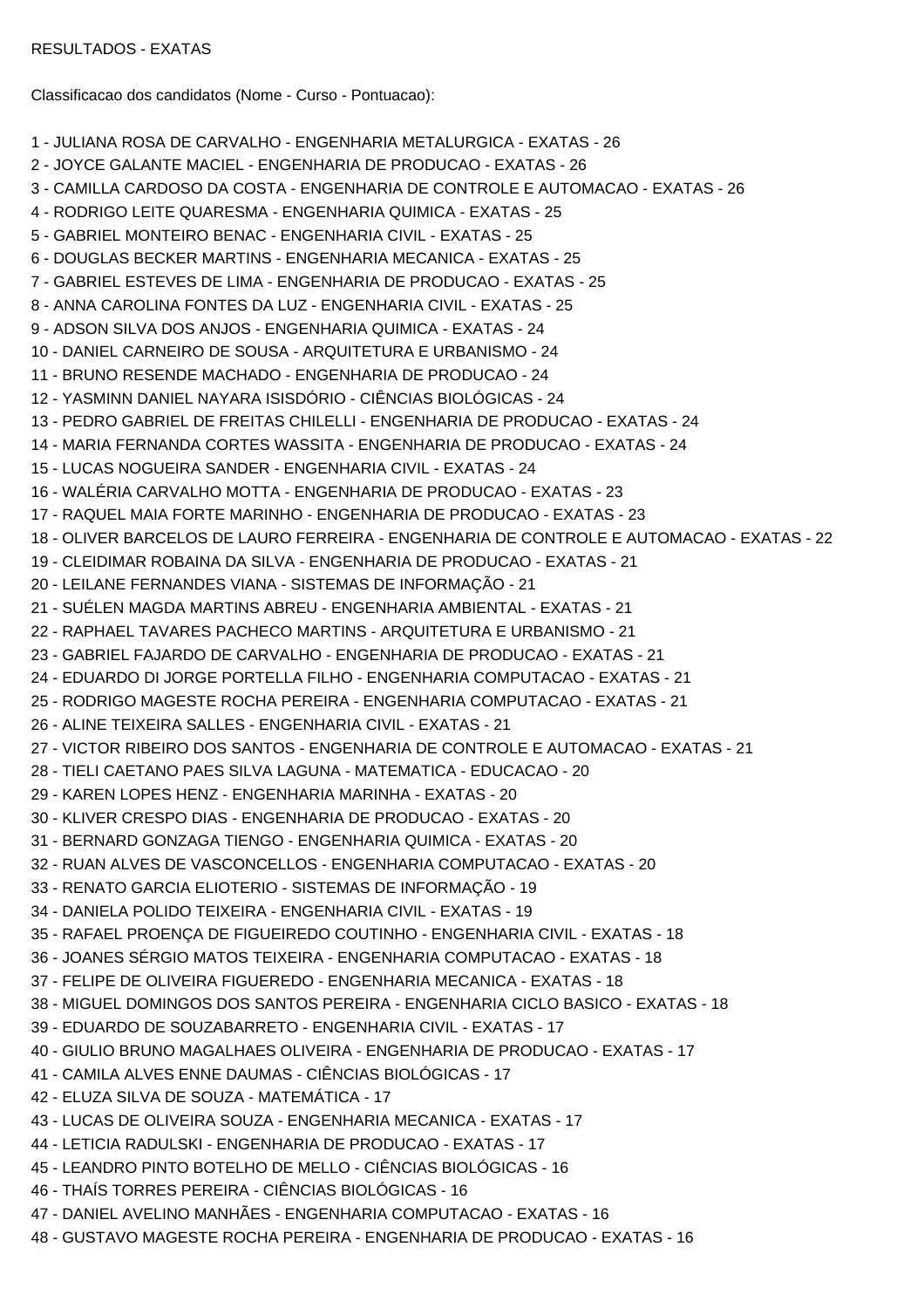```
49 - UILIAN GONÇALVES GUIMARÃES - ARQUITETURA E URBANISMO - 15
50 - THIAGO CAMPOS RESENDE - SISTEMA DE INFORMAÇÃO - 15
51 - RAPHAEL CORDEIRO DA SILVA - ENGENHARIA MARINHA - EXATAS - 15
52 - EDUARDA ANTUNES E COSTA - ENGENHARIA MARINHA - EXATAS - 15
53 - DAIANNE LEANDRO PADRONI DE SOUZA - ENGENHARIA QUIMICA - EXATAS - 15
54 - FERNANDA DA SILVA NORBERT COSTA - ENGENHARIA AMBIENTAL - EXATAS - 14
55 - MICHAEL JOSÉ DA SILVA MADALENA - SISTEMA DE INFORMAÇÃO - 14
56 - LEONARDO NAREZZI DE AGUIAR LUNANUOVA - ARQUITETURA E URBANISMO - 14
57 - MAYCON VIEIRA BASTOS - ENGENHARIA QUIMICA - EXATAS - 14
58 - BÁRBARA MENENGUCI DE OLIVEIRA - ENGENHARIA QUIMICA - EXATAS - 14
59 - EDUARDA ROZENDO DE BARCELOS RIBEIRO - ENGENHARIA AMBIENTAL - EXATAS - 14
60 - ELOISA ALEXANDRE SOUTO - ENGENHARIA AMBIENTAL - EXATAS - 13
61 - CESAR ROMERO RAMALHO GUIMARÃES PINTO - ENGENHARIA MARINHA - EXATAS - 13
62 - PRISCILA GABRIELE MAGALHAES - ENGENHARIA CIVIL - EXATAS - 12
63 - NATÁLIA MARTINS FRAGA DE OLIVEIRA - ENGENHARIA DE PETROLEO - EXATAS - 11
64 - ALAN DIAS PINTO - ENGENHARIA DE PETROLEO - EXATAS - 10
65 - MIRNA RODRIGUES HENRIQUE - CIENCIAS BIOLOGICAS - 9
66 - RAPHAEL DOS SANTOS ALMEIDA - ENGENHARIA DE PRODUCAO - EXATAS - 6
67 - MARCELO GONCALVES BRASIL - ENGENHARIA CIVIL - EXATAS - 1
68 - ANGELA NASCIMENTO SENA - ARQUITETURA E URBANISMO - 1
69 - PATRICIA SILVA DE OLIVEIRA - ARQIOTETURA - 1
70 - VIVIANE DOS SANTOS SILVA MAGALHÃES - ENGENHARIA AMBIENTAL - EXATAS - 1
71 - JOSEVANDO BEZERRA PEREIRA - SISTEMA DE INFORMAÇAO - 1
72 - RAQUEL DE AZEVEDO MATOS - SISTEMA DE IRFORMAÇÃO - 1
73 - ISAAC DE OLIVEIRA ZAROR - ENGENHARIA DE PRODUCAO - EXATAS - 1
74 - LEONAM TORRES DE SOUZA - ENGENHARIA DE PRODUCAO - EXATAS - 1
75 - EMANUEL LIUZZI RAMOS DA SILVA - ENGENHARIA DE PRIODUÇÃO - 1
76 - THIAGO DA SILVA PORTO - ENGENHARIA CIVIL - EXATAS - 1
77 - LEYDIANE FARIAS MACHADO - ENGENHARIA DE PRODUCAO - EXATAS - 1
78 - THAÍS DE SÁ FREIRE LIMA PEREIRA - ENGENHARIA DE PRODUCAO - EXATAS - 1
79 - JOSÉ LADEIRA NETO - ENGENHARIA DE PRODUCAO - EXATAS - 1
80 - NATHÁLIA SANTOS DE ASSIS - ENGENHARIA QUIMICA - EXATAS - 1
81 - MÔNICA MOTA DE OLIVEIRA - ENGENHARIA DE CONTROLE E AUTOMACAO - EXATAS - 1
82 - JAQUELINE DA SILVA BORBA - ENGENHARIA DE PRODUCAO - EXATAS - 1
83 - ANA CLAUDIA VASCONCELLOS BARREIRO - ENGENHARIA NUCLEO COMUM - EXATAS - 1
84 - BRENNO BESSA MARINI - SISTEMAS DE INFORMAÇÃO - 1
85 - JOAO VITOR MARTINS MILIOSSE DE SOUZA - ENGENHARIA DE PETROLEO E GAS - 1
86 - MARCOS ANTONIO DE ABREU LOPES JUNIOR - ENGENHARIA QUIMICA - EXATAS - 1
87 - FELIPE BONAFÉ LADEIRA DOS SANTOS - ENGENHARIA MECANICA - EXATAS - 1
88 - NATHALIA CAMILLE BARRETO DE SIQUEIRA - ENGENHARIA DE PRODUCAO - EXATAS - 1
89 - PAULO GUILHERME TERRA DOS SANTOS - ENGENHARIA AMBIENTAL - EXATAS - 1
90 - ELISABETE DA CUNHA MARTINS SILVA - ENGENHARIA CIVIL - EXATAS - 1
91 - MARCUS FELIPPE - ENGENHARIA DO PETROLEO - 1
92 - JOÃO PAULO TAVARES DE CAMPOS AMORIM - ENGENHARIA ELETRICA - EXATAS - 1
93 - LEONARDO LOURENÇO PINTO - ENGENHARIA NUCLEO COMUM - EXATAS - 1
94 - YAGO CONTI DE SOUZA - ENGENHARIA DE PRODUCAO - EXATAS - 1
95 - EDSON VANDER CUZAT MACHADO - ENGENHARIA COMPUTACAO - EXATAS - 1
96 - BRUNA QUEIROZ DA SILVA - ENGENHARIA DE PETROLEO - EXATAS - 1
97 - RAPHAELEN MEDEIROS BITTENCOURT RODRIGUES - ENGENHARIA QUIMICA - EXATAS - 1
98 - GUILHERME DE ANDRADE MAGALHÃES - ENGENHARIA MECANICA - EXATAS - 1
99 - LÍVIA RIBEIRO SANTOS - ARQUITETURA E URBANISMO - 1
100 - TAYANA DE SOUZA TELES - ENGENHARIA MECANICA - EXATAS - 1
```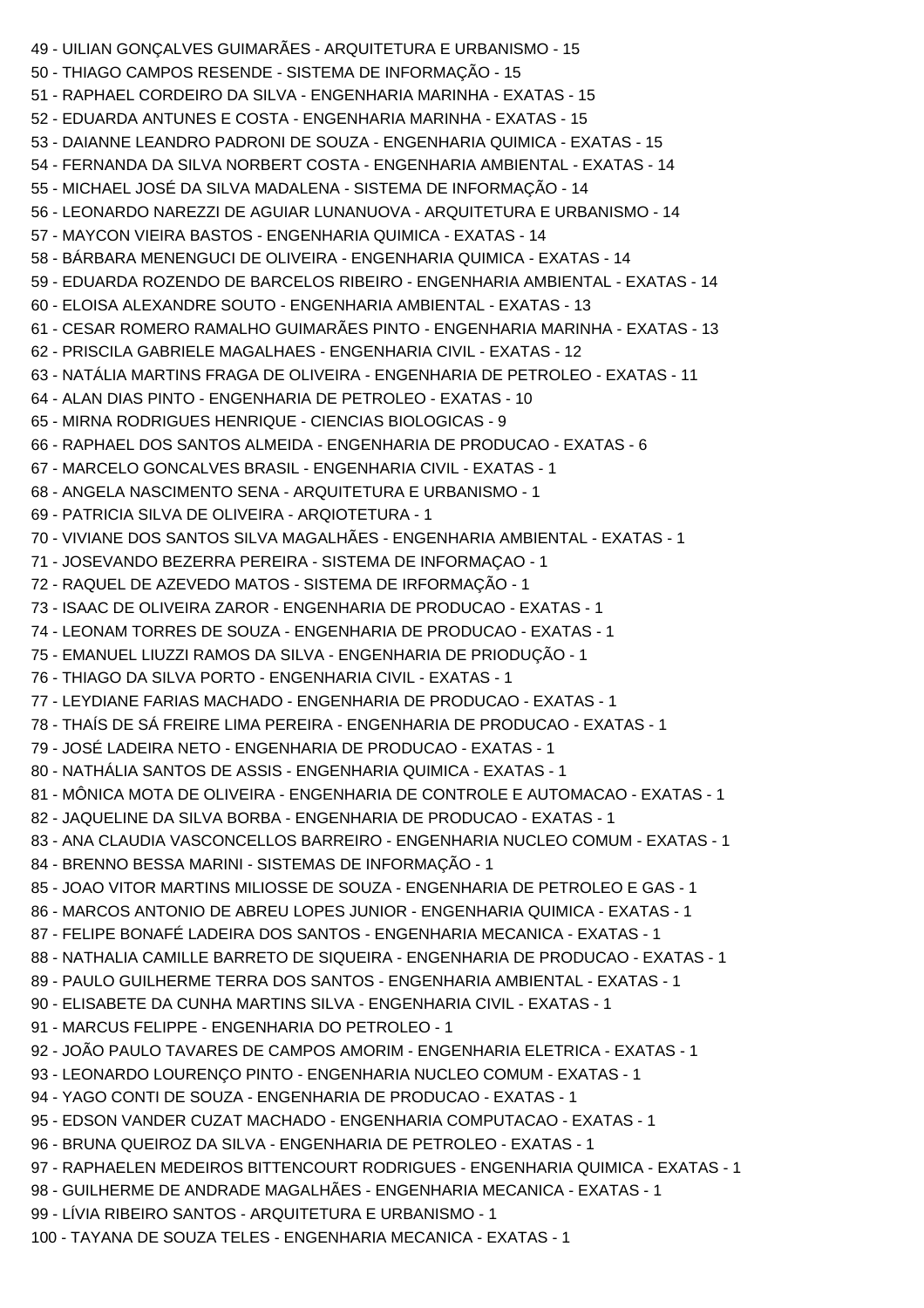- 101 BRENDA POUBEL THEDIM NÓBREGA ARQUITETURA E URBANISMO 1
- 102 SORAYA BONAFE LADEIRA DOS SANTOS ENGENHARIA CIVIL EXATAS 1
- 103 CLICIA BARCELOS MENDES ENGENHARIA CIVIL EXATAS 1
- 104 GUSTAVO PENA DOS SANTOS ENGENHARIA DE PETROLEO EXATAS 1
- 105 JEAN PHILIPPE LEITE XAVIER ENGENHARIA DE PRODUCAO EXATAS 1
- 106 ANA LYDIA SILVA MENEZES ARQUITETURA E URBANISMO 1
- 107 LUAN LUCAS SEVERICH DE CASTRO ENGENHARIA DE PRODUCAO EXATAS 1
- 108 LORRANE DA SILVA E SOUZA ROSA. ENGENHARIA QUIMICA EXATAS 1
- 109 NATALY SILVA TEIXEIRA GUIMARAES BALDINO ENGENHARIA DE PRODUCAO EXATAS 1
- 110 PAMELA DA CONCEIÇÃO DE OLIVEIRA ENGENHARIA CIVIL EXATAS 1
- 111 DIANA JULIA RIBEIRO MACIEL ENGENHARIA CIVIL EXATAS 1
- 112 PRISCILLA GUIMARÃES RIBEIRO ENGENHARIA AMBIENTAL EXATAS 1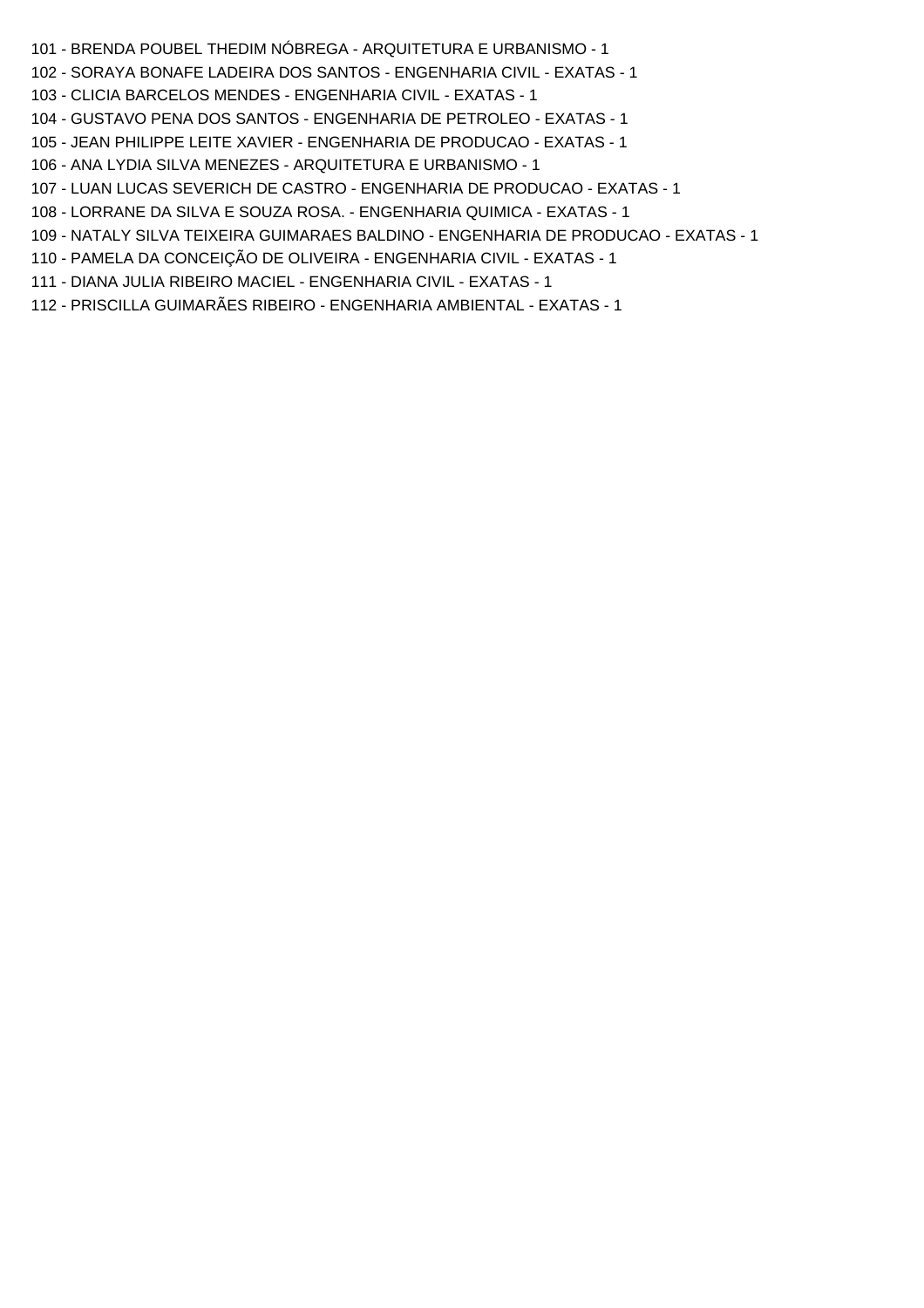Classificacao dos candidatos (Nome - Curso - Pontuacao):

1 - FERNANDO CESAR CARONE BODART - LETRAS - EDUCACAO - 25 2 - JULIANA DIAS PACHECO - PEDAGOGIA - EDUCACAO - 24 3 - DANIELA MARTINS LEITE RIBEIRO - PEDAGOGIA - EDUCACAO - 23 4 - CRISTIAN PEREIRA DE OLIVEIRA - CIÊNCIA BIOLÓGICAS - 23 5 - RAPHAEL DE SOUZA CASTANHEIRA CAMILLO - EDUCACAO FISICA - EDUCACAO - 22 6 - DÉBORA DE OLIVEIRA MARINHO RIBEIRO - LETRAS - EDUCACAO - 22 7 - LUCIANA OLIVEIRA DO NASCIMENTO - LETRAS - EDUCACAO - 22 8 - FERNANDA FERREIRA MAISSNER - CIENCIAS BIOLOGICAS - EDUCACAO - 22 9 - RODRIGO GOMES DE BARCELOS - HITORIA - 21 10 - FELIPE ALVES TAVARES DE SOUZA - EDUCACAO FISICA - EDUCACAO - 21 11 - LIA CRISTINA BASTOS ROSA COSTA - LETRAS - EDUCACAO - 20 12 - ANDRÉA LORENA FLORENCIO DA SILVA - PEDAGOGIA - EDUCACAO - 20 13 - ANDERSON RIBEIRO DE MORAIS - HISTORIA - EDUCACAO - 20 14 - LÍVIA SILVA DE AGUIAR - GEOGRAFIA - 20 15 - INGRID DE SOUZA LOURENÇO - LETRAS - EDUCACAO - 20 16 - ADRIANA LEITE DA SILVA SANTOS - EDUCACAO FISICA - EDUCACAO - 20 17 - PAULA PORTILHO ALMEIDA - CIENCIAS BIOLOGICAS - EDUCACAO - 20 18 - MARCELA MEDEIROS DE OLIVEIRA - EDUCACAO FISICA - EDUCACAO - 20 19 - GABRIELY VASCONCELOS DUTRA DE PAULA SOUZA - PEDAGOGIA - EDUCACAO - 20 20 - INGRID PAVÃO SOARES SOUZA - EDUCACAO FISICA - EDUCACAO - 20 21 - BIANCA INGREDY NAZARÉ - GEOGRAFIA - 20 22 - UBIRATAN TORRES DE LACERDA - HISTORIA - EDUCACAO - 19 23 - SELMA RIBEIRO DAUDT - PEDAGOGIA - EDUCACAO - 19 24 - NILTON DE OLIVEIRA CARDOSO JUNIOR - PEDAGOGIA - EDUCACAO - 19 25 - ANTONIO MARCOS DA COSTA - EDUCACAO FISICA - EDUCACAO - 19 26 - ANDERSON JULIO GOMES - GEOGRAFIA - 19 27 - RENATA DOS SANTOS VIEIRA DE FREITAS - PEDAGOGIA - EDUCACAO - 19 28 - NAYARA GOMES DE ARAÚJO - CIENCIAS BIOLOGICAS - EDUCACAO - 19 29 - MARIA ALICE VIDAL MARQUES - GEOGRAFIA - 19 30 - MÁRCIA CRISTINA GOMES ALMEIDA - PEDAGOGIA - EDUCACAO - 18 31 - JANAINA CARLA FERREIRA SOARES MAIA - PEDAGOGIA - EDUCACAO - 18 32 - ANDERSON COUTO DOS SANTOS - EDUCACAO FISICA - EDUCACAO - 18 33 - SUELEN DA SILVA BEZERRA - EDUCACAO FISICA - EDUCACAO - 18 34 - JANAINA MIRIELY SILVA DE BARROS DOS SANTOS - PEDAGOGIA - EDUCACAO - 18 35 - BRUNO DOS SANTOS SILVA PAES - HISTORIA - EDUCACAO - 18 36 - BEATRIZ DE PONTES GOMES - QUIMICA - EDUCACAO - 18 37 - GECILÉA VASCONCELOS DUTRA SANTOS - PEDAGOGIA - EDUCACAO - 17 38 - SHANA CAVARARO LOPES JUNGER - PEDAGOGIA - EDUCACAO - 17 39 - PRISCILA AMBROZIO RODRIGUES - LETRAS - EDUCACAO - 17 40 - JORGE HENRIQUE RIBEIRO APOLINÁRIO - PEDAGOGIA - EDUCACAO - 17 41 - HOSANA DE SOUZA GONÇALVES - PEDAGOGIA - EDUCACAO - 17 42 - VANESSA DA SILVA ALMEIDA - PEDAGOGIA - EDUCACAO - 17 43 - ALEXANDRE DE SOUZA MARINHO - LETRAS - 16 44 - ANA ORINEUDA DA SILVA TAVARES - CIENCIAS BIOLOGICAS - EDUCACAO - 16 45 - TEREZINHA DE JESUS DE AGUIAR ALVES - HISTORIA - EDUCACAO - 16 46 - ERLINE MACHADO NEVES PATROCÍNIO - CIENCIAS BIOLOGICAS - EDUCACAO - 16 47 - ELEN DIENE MAGNO LIMA MAIA - EDUCACAO FISICA - EDUCACAO - 16 48 - FERNANDA DE SOUZA ALVES - PEDAGOGIA - EDUCACAO - 16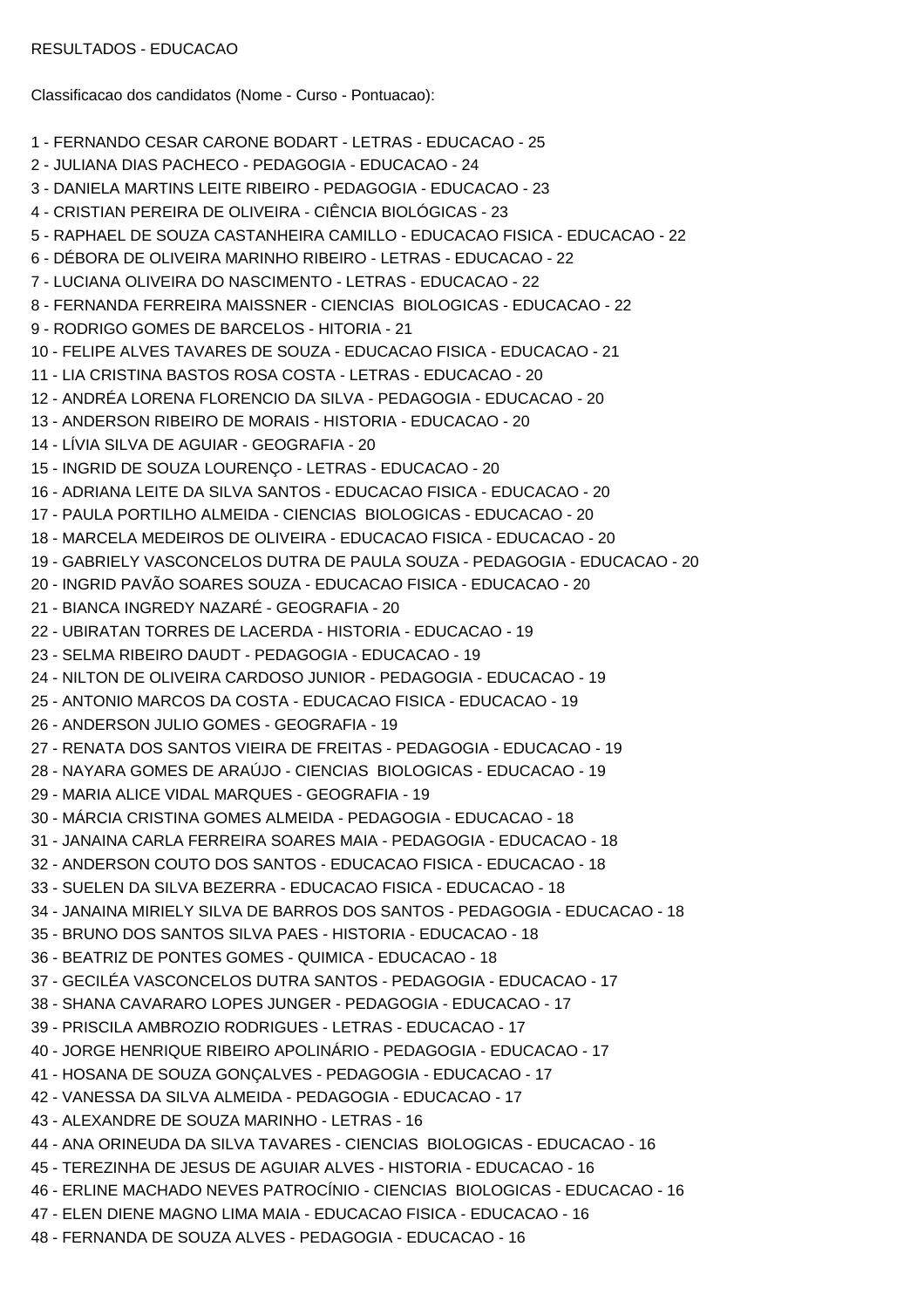```
49 - MAICON PINTO DA SILVA - EDUCACAO FISICA - EDUCACAO - 16
50 - JULIANE COELHO DE OLIVEIRA - EDUCACAO FISICA - EDUCACAO - 16
51 - AMÉLIA ALVES SIMAS - PEDAGOGIA - EDUCACAO - 16
52 - MARIA DE FÁTIMA DOS SANTOS DE OLIVEIRA - PEDAGOGIA - EDUCACAO - 15
53 - JOSE FRANCISCO GOMES DE OLIVEIRA - EDUCACAO FISICA - EDUCACAO - 15
54 - ROBERTA DE VASCONCELOS VIEIRA DADO - PEDAGOGIA - EDUCACAO - 15
55 - JESSICA DENISE DE OLIVEIRA - PEDAGOGIA - EDUCACAO - 15
56 - KENIA DE OLIVEIRA - PEDAGOGIA - EDUCACAO - 15
57 - IONE NEVA CARVALHO - PEDAGOGIA - EDUCACAO - 15
58 - ALLYNE OLIVEIRA DA SILVA - EDUCACAO FISICA - EDUCACAO - 15
59 - PAULO RIBEIRO DE ARAUJO - EDUCACAO FISICA - EDUCACAO - 15
60 - FABIANA DEBOSAM NASCIMENTO - PEDAGOGIA - EDUCACAO - 15
61 - MICHELE DE OLIVEIRA GASPAR - PEDAGOGIA - EDUCACAO - 15
62 - PAULA FERREIRA DOS SANTOS - PEDAGOGIA - EDUCACAO - 14
63 - ELIANE NOGUEIRA DA SILVA - PEDAGOGIA - EDUCACAO - 14
64 - SIMONE RIBEIRO - GEOGRAFIA - 14
65 - MARIA CONCEIÇÃO DE SOUZA SANTANA PRAZERES - PEDAGOGIA - EDUCACAO - 14
66 - SOLANGE PINTO DA SILVA - PEDAGOGIA - EDUCACAO - 14
67 - LAIS DA SILVA FERNANDES - PEDAGOGIA - EDUCACAO - 14
68 - EVELYNE SOUSA FLORES - EDUCACAO FISICA - EDUCACAO - 14
69 - NATALINY SANTANA LENADRO PEÇANHA - EDUCACAO FISICA - EDUCACAO - 14
70 - MARIA DAS GRAÇAS ANDRADE DAVI VIEIRA - PEDAGOGIA - EDUCACAO - 13
71 - ROSILENE GOMES BATISTA NOGUEIRA - PEDAGOGIA - EDUCACAO - 13
72 - LUCIANA CORDEIRO DE ALMEIDA - PEDAGOGIA - EDUCACAO - 13
73 - PALOMA SOUZA DA SILVA - PEDAGOGIA - EDUCACAO - 13
74 - FRANCINI PEREIRA PESSANHA - LETRAS - EDUCACAO - 13
75 - PRISCILA SILVA REDUZINO FELICIANO - HISTORIA - EDUCACAO - 13
76 - CECÍLIA CÉLIA MADALENA GUILHERME - PEDAGOGIA - EDUCACAO - 12
77 - LUZIANE DA SILVA GOMES - PEDAGOGIA - EDUCACAO - 12
78 - RAPHAEL DE OLIVEIRA OLIVEIRA - GEOGRAFIA - 12
79 - FLORINDA ROSA DA SILVA AMORIM - PEDAGOGIA - EDUCACAO - 11
80 - IARA ROBERTO SÃO JOSÉ - PEDAGOGIA - EDUCACAO - 11
81 - MARIA MACIEL DA CONCEIÇÃO - EDUCACAO FISICA - EDUCACAO - 11
82 - EVELYN PAIXAO DA ROCHA - EDUCACAO FISICA - EDUCACAO - 11
83 - VANESSA CALDAS DE MORAIS LIMA - EDUCACAO FISICA - EDUCACAO - 11
84 - JOÃO BATISTA DE MIRANDA JUNIOR - PEDAGOGIA - EDUCACAO - 0
85 - MARILENE MAURICIO FIDELIS - PEDAGOGIA - EDUCACAO - 0
86 - DEBORA LOPES - HISTORIA - EDUCACAO - 0
87 - GEÓGIA SIMÕES LINHARES - TURISMO - EDUCACAO - 0
88 - RENATA DOS SANTOS CARVALHO - PEDAGOGIA - EDUCACAO - 0
89 - MARIA JOSE DE SOUZA PAULA - GEOGRAFIA - 0
90 - MARCIA CRISTINA CAMPOS ALMEIDA - PEDAGOGIA - EDUCACAO - 0
91 - GISELIA SILVA SOUZA - HISTORIA - EDUCACAO - 0
92 - ROSIQUELDES SOARES DOS SANTOS MARINHO - PEDAGOGIA - EDUCACAO - 0
93 - JULIANA OLIVEIRA FARIA SILVA - PEDAGOGIA - EDUCACAO - 0
94 - SUELEN FERNANDES ARAUJO - PEDAGOGIA - EDUCACAO - 0
95 - LUANA SANTANA ESTRELA - PEDAGOGIA - EDUCACAO - 0
96 - MARCELA PEREIRA DA SILVA. - PEDAGOGIA - EDUCACAO - 0
97 - HUDSON DE SOUZA OLIVEIRA - EDUCACAO FISICA - EDUCACAO - 0
98 - LUCIANA DE ALMEIDA XAVIER FERNANDES - PEDAGOGIA - EDUCACAO - 0
99 - SELMA APARECIDA DE OLIVEIRA - PEDAGOGIA - EDUCACAO - 0
100 - MARLUZIE FAGUNDES MARCELINO - HISTORIA - EDUCACAO - 0
```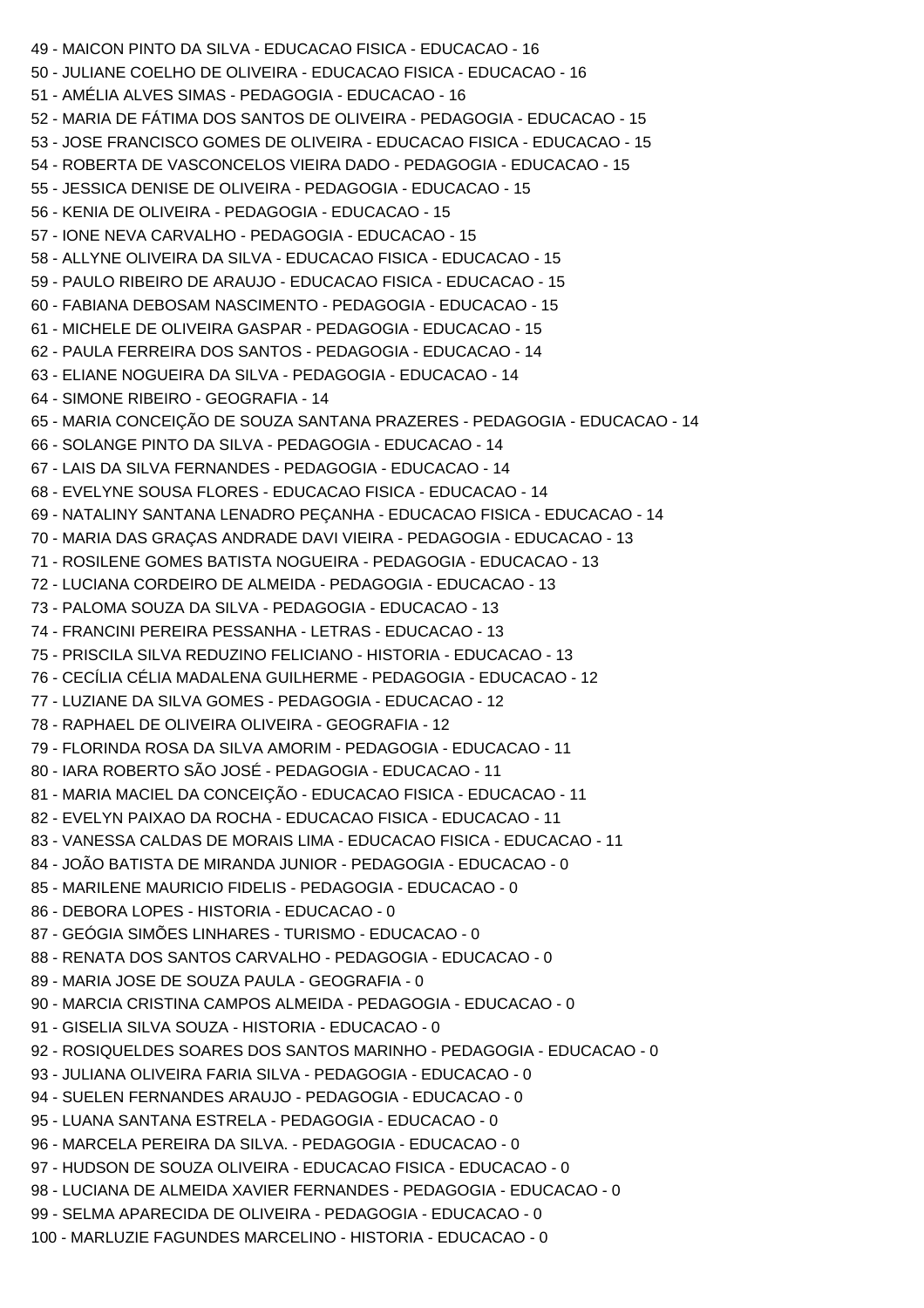101 - LUIZ CARLOS BENTO SANTOS - HISTORIA - EDUCACAO - 0 102 - CLÁUDIO VINÍCIUS FERREIRA DOS SANTOS - QUIMICA - EDUCACAO - 0 103 - BARBARA DE SOUZA VIANA - HISTORIA - EDUCACAO - 0 104 - INGRID DE SOUZA LOURENÇO - LETRAS - EDUCACAO - 0 105 - CINTIA PESSANHA DOS SANTOS GONÇALVES - PEDAGOGIA - EDUCACAO - 0 106 - PRISCILA SILVA REDUZINO FELICIANO - HISTORIA - EDUCACAO - 0 107 - BRUNO DO NASCIMENTO SOARES - CIENCIAS BIOLOGICAS - EDUCACAO - 0 108 - ISIS DO NASCIMENTO SOARES - CIENCIAS BIOLOGICAS - EDUCACAO - 0 109 - VIRGÍNIA POQUET SANTOS - CIENCIAS BIOLOGICAS - EDUCACAO - 0 110 - SILMARA AVELINO DA SILVA GOMES - PEDAGOGIA - EDUCACAO - 0 111 - NATALIA DE MATTOS BERSOT DE PAULA - PEDAGOGIA - EDUCACAO - 0 112 - DAVID PONTES MORAIS DE OLIVEIRA - QUIMICA - EDUCACAO - 0 113 - DAVI HENRIQUE SALVADOR PEREIRA DOS SANTOS - LICENCIATURA EM FISICA - 0 114 - JULIANA ROCHA DE LIMA DUARTE - GEOGRAFIA - 0 115 - ANA PAULA DE AZEVEDO RIBEIRO - PEDAGOGIA - EDUCACAO - 0 116 - DIEGO STHEFANINY GONÇALVES DE OLIVEIRA - EDUCACAO FISICA - EDUCACAO - 0 117 - MATHEUS LIMA LOPES - EDUCACAO FISICA - EDUCACAO - 0 118 - ROBERTA PIMENTEL DOMINGOS - HISTORIA - EDUCACAO - 0 119 - CAROLINE MENDEL RANGEL SANTANA - PEDAGOGIA - EDUCACAO - 0 120 - NÁRJORY VALÉRIE SOUZA DA SILVA - PEDAGOGIA - EDUCACAO - 0 121 - DÉBORA HENRIQUE SALVADOR PEREIRA DOS SANTOS - CIENCIAS BIOLOGICAS - EDUCACAO - 0 122 - GABRIEL COELHO PIRES MENDONÇA - EDUCACAO FISICA - EDUCACAO - 0

123 - LARYSSA MARIA DIAS SODRÉ - CIENCIAS BIOLOGICAS - EDUCACAO - 0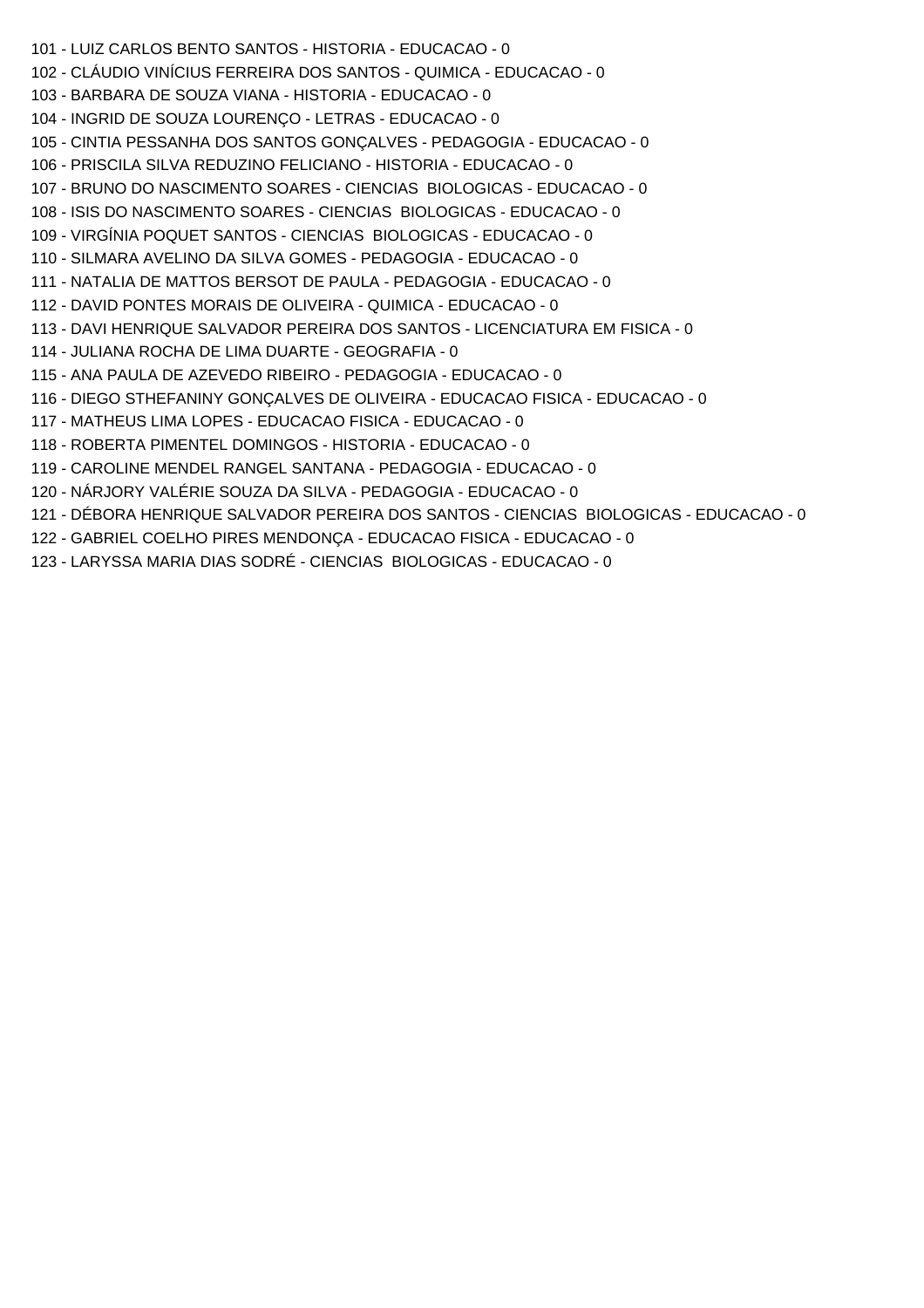Classificacao dos candidatos (Nome - Curso - Pontuacao):

1 - ALINE AZEVEDO YABRUDI - MEDICINA - SAUDE - 30 2 - DOUGLAS MACHADO DIAS - MEDICINA - SAUDE - 29 3 - CARLA GUEDES BRAGA - MEDICINA - SAUDE - 29 4 - MARIA EDUARDA BARRETO DO COUTO - MEDICINA - SAUDE - 29 5 - ANNA CAROLINA MAURÍCIO DE OLVIEIRA - MEDICINA - SAUDE - 28 6 - RAFAELA MOUTA CAVALCANTE - MEDICINA - SAUDE - 28 7 - NAYARA CRISTINA COELHO OLIVEIRA - MEDICINA - SAUDE - 28 8 - NATHALIE CRUZ DA SILVA BÜRGER - MEDICINA - SAUDE - 28 9 - IOLANDA CASTRO DE REZENDE - MEDICINA - SAUDE - 28 10 - LARISSA DE BARROS OLIVEIRA - MEDICINA - SAUDE - 28 11 - LÍVIA AZEVEDO CAETANO - MEDICINA - SAUDE - 28 12 - JULIANA GONÇALVES COELHO - MEDICINA - SAUDE - 28 13 - VERÔNICA GROBÉRIO NICOLI - MEDICINA - SAUDE - 27 14 - MARIANA OLIVIA DA COSTA - MEDICINA - SAUDE - 27 15 - JORGE HENRIQUE SANTOS DA SILVA - MEDICINA - SAUDE - 27 16 - ANNA ELIZABETH GUIDA FERREIRA - MEDICINA - SAUDE - 27 17 - ISIS DE CASTRO MACEDO - MEDICINA - SAUDE - 27 18 - ROBERTA DE OLIVEIRA PEREZ FERNANDEZ - MEDICINA - SAUDE - 27 19 - LENILSON DA SILVA MACHADO JUNIOR - MEDICINA - SAUDE - 27 20 - LUIZ FELIPE BESERRA BARROS - MEDICINA - SAUDE - 26 21 - CAROLINA MATTOSO VITOLA - MEDICINA - SAUDE - 26 22 - DÉBORA MOREIRA BRAVIN - MEDICINA - SAUDE - 26 23 - MAINE VIDAL MACEDO - MEDICINA - SAUDE - 26 24 - ANTONIO RODRIGO SERRA SANTARÉM - MEDICINA - SAUDE - 26 25 - DIORGENES PORTO NEVES - MEDICINA - SAUDE - 26 26 - THIAGO AGUIAR RODRIGUES - MEDICINA - SAUDE - 26 27 - FRANCISCO DORIA COSTA NETO - MEDICINA - SAUDE - 26 28 - LINA PAULA DOS SANTOS DOMINGUES - MEDICINA - SAUDE - 26 29 - PEDRO HENRIQUE DE AZEVEDO MOREIRA - FARMACIA - SAUDE - 26 30 - GUILHERME FREDERICO DE ANGELO SPITZ - MEDICINA - SAUDE - 26 31 - LUIZA LISBOA CARRAMENHA - MEDICINA - SAUDE - 26 32 - NATHALIA BAPTISTA ARANTES - MEDICINA - SAUDE - 26 33 - FELIPE MARTINS DEVAI - MEDICINA - SAUDE - 26 34 - ESTEVÃO CARDOSO CARVALHO - MEDICINA - SAUDE - 26 35 - MARIANA DE SOUZA SANTOS FERREIRA - MEDICINA - SAUDE - 26 36 - ALEXANDRE LEITE E SANTOS PEIXOTO - MEDICINA - SAUDE - 26 37 - RENATO MIGUEL REZENDE - MEDICINA - SAUDE - 26 38 - JANAINA FLOR LOURENÇO GONÇALVES - MEDICINA - SAUDE - 26 39 - MARIANA RIBEIRO DE ABREU E SILVA - MEDICINA - SAUDE - 26 40 - RACHEL LOUREIRO DE MARINS - MEDICINA - SAUDE - 26 41 - LUIZ FELIPE LOBO FERREIRA - MEDICINA - SAUDE - 26 42 - JOÃO GUILHERME CARVALHAL DE SOUZA - MEDICINA - SAUDE - 26 43 - ALEXANDRE DE CASTRO TEOBALDO - MEDICINA - SAUDE - 26 44 - THAISA PEDROSO TAGLIARI - MEDICINA - SAUDE - 26 45 - LUCAS GIOVANNI CATTANEO - MEDICINA - SAUDE - 26 46 - LUIZA SEGANFREDO MAINARDI - MEDICINA - SAUDE - 26 47 - SARAH MADEIRA JACINTO - MEDICINA - SAUDE - 26 48 - LUCAS SIMOES TAVARES - MEDICINA - SAUDE - 26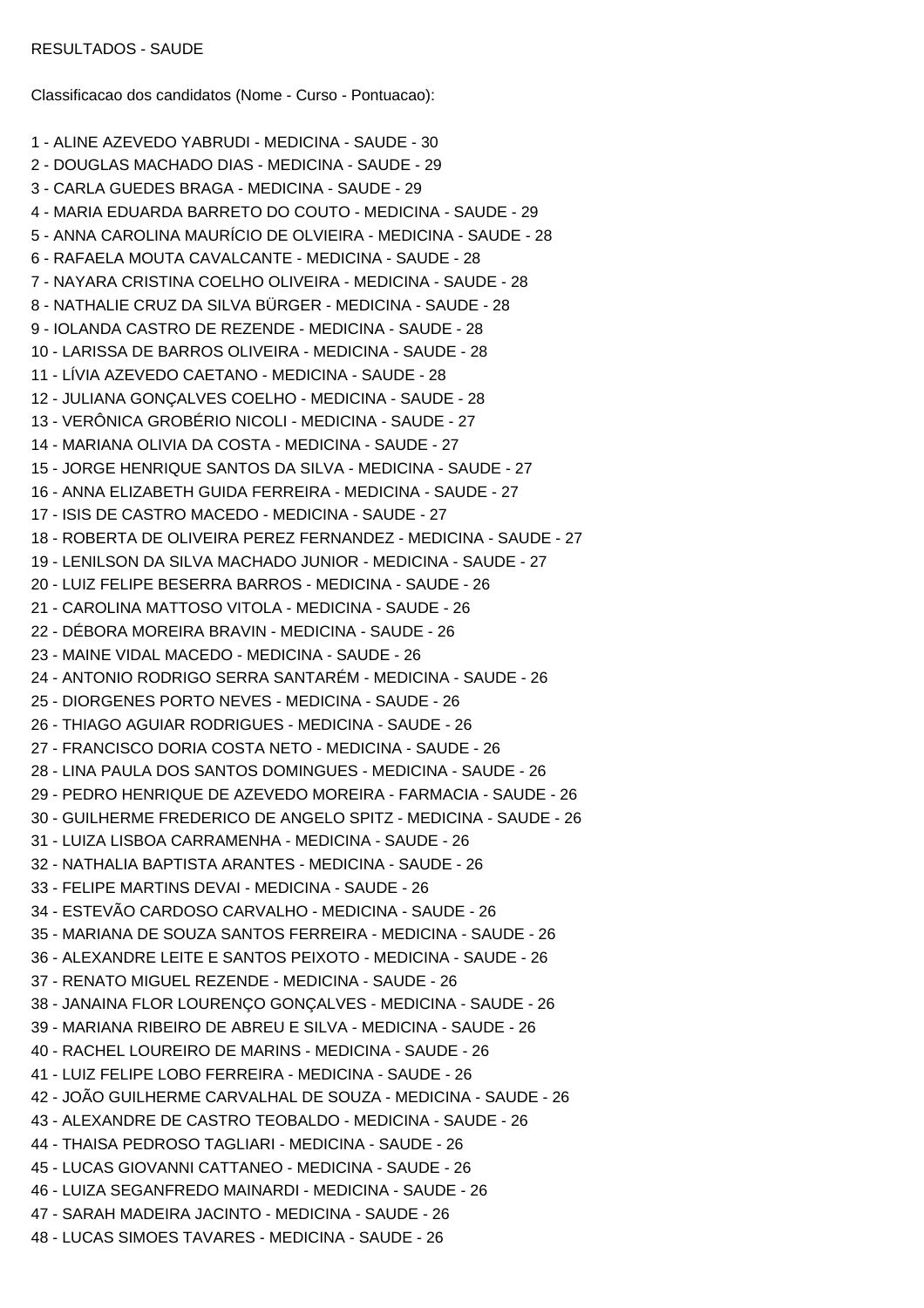49 - ELISA CARVALHAL DE SOUZA - MEDICINA - SAUDE - 26 50 - LEONARDO DE OLIVEIRA AMARO - MEDICINA - SAUDE - 25 51 - IVY LAGO BARBOSA - MEDICINA - SAUDE - 25 52 - REGINA FORTUNATO FONSECA OLIVEIRA - FISIOTERAPIA - SAUDE - 25 53 - GUSTAVO BRANDÃO DUTRA - ODONTOLOGIA - SAUDE - 25 54 - VIVIAN GOMES VIGNERON - MEDICINA - SAUDE - 25 55 - MARIANA MESQUITA HENRIQUES DA SILVA - MEDICINA - SAUDE - 25 56 - DANIEL MONNERAT MACHADO - MEDICINA - SAUDE - 25 57 - FERNANDA RODRIGUES DE OLIVEIRA - MEDICINA - SAUDE - 25 58 - JOAO ALEXANDRE LARA FERNANDES - MEDICINA - SAUDE - 25 59 - AISHA HORTA VASSEM OLIVEIRA - MEDICINA - SAUDE - 25 60 - LUCIANA RIBEIRO MARTINS - MEDICINA - SAUDE - 25 61 - LUCIA CAROLINE SCHONS CORREA - MEDICINA - SAUDE - 25 62 - LUDMYLA TAVARES E SILVA COSTA - MEDICINA - SAUDE - 25 63 - THAMIRIS GOMES DEVEZA - MEDICINA - SAUDE - 25 64 - MATHEUS BENICÁ CAMPOS DELL'ORTO - MEDICINA - SAUDE - 25 65 - GUILHERME MARTINS GUZMAN - MEDICINA - SAUDE - 25 66 - TAIS RABELO HOLANDA - MEDICINA - SAUDE - 25 67 - MARIANNA PEREIRA IMPAGLIAZZO - MEDICINA - SAUDE - 25 68 - ÁLVARO SILVA RIBEIRO - MEDICINA - SAUDE - 25 69 - LUISA MENEZES SALLES PEÇANHA - MEDICINA - SAUDE - 25 70 - GUILHERME SOARES PESSURNO MILOSKI - MEDICINA - SAUDE - 25 71 - ISABELLA BURLA MANHÃES - MEDICINA - SAUDE - 25 72 - GABRIEL DEVEZA GOMES - MEDICINA - SAUDE - 25 73 - LETÍCIA DIAS BERRIEL - MEDICINA - SAUDE - 25 74 - ARTHUR FLAUZINDO DOS SANTOS - MEDICINA - SAUDE - 25 75 - LÍVIA MELLO DA COSTA - ODONTOLOGIA - SAUDE - 25 76 - BRUNA RODRIGUES BRANDOLINI - MEDICINA - SAUDE - 25 77 - THIAGO NORIEGA BASTOS - MEDICINA - SAUDE - 25 78 - LAÍS ARAÚJO COLE DOS SANTOS - MEDICINA - SAUDE - 25 79 - BIANCA MOTTA SANTOS OLIVEIRA - ENFERMAGEM - SAUDE - 25 80 - HERON LIMA VALENTIM - MEDICINA - SAUDE - 24 81 - MILENA RIBEIRO RANGEL - MEDICINA - SAUDE - 24 82 - BIANCA PASSOS LEITE DOS SANTOS - MEDICINA - SAUDE - 24 83 - FELÍCIO STENIO SCHUENCK ROZETE - MEDICINA - SAUDE - 24 84 - NAYARA LOPES DE MENDONÇA - MEDICINA - SAUDE - 24 85 - THAÍS REGINA VALENTE DE SOUSA - MEDICINA - SAUDE - 24 86 - AUGUSTO PIRES DA SILVA NETO - MEDICINA - SAUDE - 24 87 - LEONARDO SCHYPULA ALMEIDA - MEDICINA - SAUDE - 24 88 - VANESSA DIAS ROCHA - MEDICINA - SAUDE - 24 89 - LÍVIA MATHIAS NETTO MARQUES - MEDICINA - SAUDE - 24 90 - LEANDRO RANGEL DE AZEVEDO - MEDICINA - SAUDE - 24 91 - BRUNO MACEDO FERNANDES - MEDICINA - SAUDE - 24 92 - HENRIQUE ARMANDO VICENTE - MEDICINA - SAUDE - 24 93 - PAULA MEIRELLES SILVA - MEDICINA - SAUDE - 24 94 - RAFAEL MATHEUS RODRIGUES - MEDICINA - SAUDE - 24 95 - FELIPE PIEDADE FEITOSA - MEDICINA - SAUDE - 24 96 - LAÍS BEDIM XIMENES - MEDICINA - SAUDE - 24 97 - CARLOS AUGUSTO DE SOUZA PEREIRA - ODONTOLOGIA - SAUDE - 24 98 - INGRID LUNA HOERNER E SILVA - MEDICINA - SAUDE - 24 99 - SARA GUIMARÃES FIGUEIREDO - MEDICINA - SAUDE - 24 100 - ANA LUÍSA SILVA SOUZA - MEDICINA - SAUDE - 24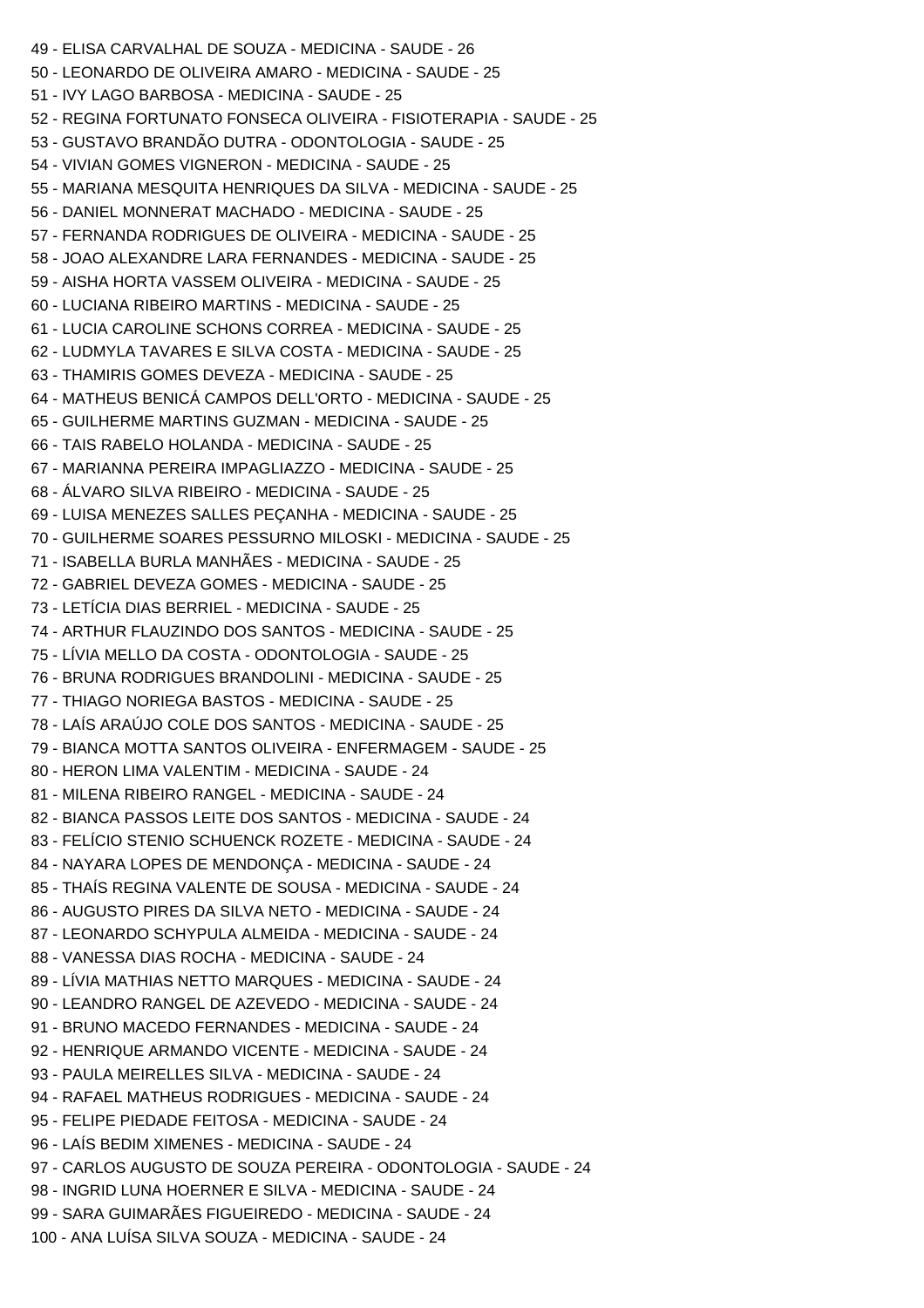101 - MATTHÄEUS CUNHA BÜRGER - MEDICINA - SAUDE - 24 102 - FERNANDA CARVALHO DO NASCIMENTO - MEDICINA - SAUDE - 24 103 - MAYARA DA MATA ANDRADE - MEDICINA - SAUDE - 24 104 - FILLIPE TEIXEIRA TINOCO RODRIGUES - MEDICINA - SAUDE - 24 105 - LÍVIA ALVES IRABI - MEDICINA - SAUDE - 24 106 - LUANA VIEIRA GALVÃO - MEDICINA - SAUDE - 24 107 - JÉSSICA OLIVEIRA BARCELOS - MEDICINA - SAUDE - 24 108 - EDWIGES BRAMBILA VIEIRA - MEDICINA - SAUDE - 24 109 - PAULA SPINASSÉ BORGES - MEDICINA - SAUDE - 24 110 - YURI GUIMARÃES TAVARES - MEDICINA - SAUDE - 24 111 - DIOGO RIBEIRO RANGEL - MEDICINA - SAUDE - 24 112 - LARA CARMINATI GOMES VINCES ROSA - ENFERMAGEM - SAUDE - 24 113 - IGOR LEONAN GONÇALVES RANGEL - ODONTOLOGIA - SAUDE - 24 114 - ROGÉRIO PINTO DE AGUIAR - FARMACIA - SAUDE - 23 115 - PAULO ROBERTO FLORES JUNIOR - FISIOTERAPIA - SAUDE - 23 116 - GISELLE DE LIMA FERREIRA - MEDICINA - SAUDE - 23 117 - LUIZA LIRIO JACOMELLI - MEDICINA - SAUDE - 23 118 - EDSON EZIEL FERREIRA SCOTINI - MEDICINA - SAUDE - 23 119 - KELI PINHEIRO FIGUEIRA TAVARES - MEDICINA - SAUDE - 23 120 - THAYSA LOUZADA CARVALHO - MEDICINA - SAUDE - 23 121 - JULIANA DA SILVA GAMA - MEDICINA - SAUDE - 23 122 - FERNANDA BOECHAT MACHADO COSTA PIRES - MEDICINA - SAUDE - 23 123 - HUGO MONTEIRO FERRAZ DUTRA - MEDICINA - 23 124 - ANNA CAROLINE GRASSINI MACHADO - MEDICINA - SAUDE - 23 125 - DOUGLAS SUHETT FONTE - MEDICINA - SAUDE - 23 126 - KALLYANA MENEZES PINHEIRO DE OLIVEIRA - MEDICINA - SAUDE - 23 127 - TALITHA DEMENJOUR SILVA - ENFERMAGEM - SAUDE - 23 128 - ANA BEATRIZ SANTOS SILVA - MEDICINA - SAUDE - 23 129 - TAYLANE FRAGOSO DE FREITAS - NUTRICAO - SAUDE - 23 130 - THUANY FREITAS PINTO DA SILVA - MEDICINA - SAUDE - 23 131 - CAMILLA CRISTINA LIRA DI LEONE - ODONTOLOGIA - SAUDE - 23 132 - LAISA FERNANDA BETTENCOURT TAMES - MEDICINA - SAUDE - 23 133 - JÚLIA GOMES PARENTE - MEDICINA - SAUDE - 23 134 - CAMILA PERES FERREIRA - MEDICINA - SAUDE - 23 135 - IURI BRABAS ALVES SAMPAIO - MEDICINA - SAUDE - 23 136 - ALINE GUEDES COZENDEY - MEDICINA - SAUDE - 22 137 - VICTOR CARVALHO E SILVA - MEDICINA - SAUDE - 22 138 - LIVIA ALMEIDA TAVARES DE MOURA - MEDICINA - SAUDE - 22 139 - VINICIUS DE ALMEIDA FONSECA - MEDICINA - SAUDE - 22 140 - STEPHANIE MACEDO VIGNOLI FUNKE - MEDICINA - SAUDE - 22 141 - GABRIELA GAVA PRATTI - MEDICINA - SAUDE - 22 142 - ALEX SEBASTIÃO NOBRE DE MEDEIROS - MEDICINA - SAUDE - 22 143 - CARLA CIRIANI PEDROSO - MEDICINA - SAUDE - 22 144 - THAYZA AVIZ SILVA - ENFERMAGEM - SAUDE - 22 145 - MARIANA BRASILEIRO VIEIRA PUPPO - MEDICINA - SAUDE - 22 146 - THYARA BOECHAT DE SOUZA - MEDICINA - SAUDE - 22 147 - PAMELA FIGUEIREDO MORAES - MEDICINA - SAUDE - 22 148 - ANNA MARCELLA QUINTANILHA BARBOSA DE MELLO - MEDICINA - SAUDE - 22 149 - JÉSSICA LAPA MACHADO DE BARROS - ENFERMAGEM - SAUDE - 22 150 - MARCELO SOARES DA SILVA - MEDICINA - SAUDE - 22 151 - LYSANDRA RINALDI BARBOSA LEITE - MEDICINA - SAUDE - 22 152 - QUELINE SIMÕES EVANGELISTA - MEDICINA - SAUDE - 22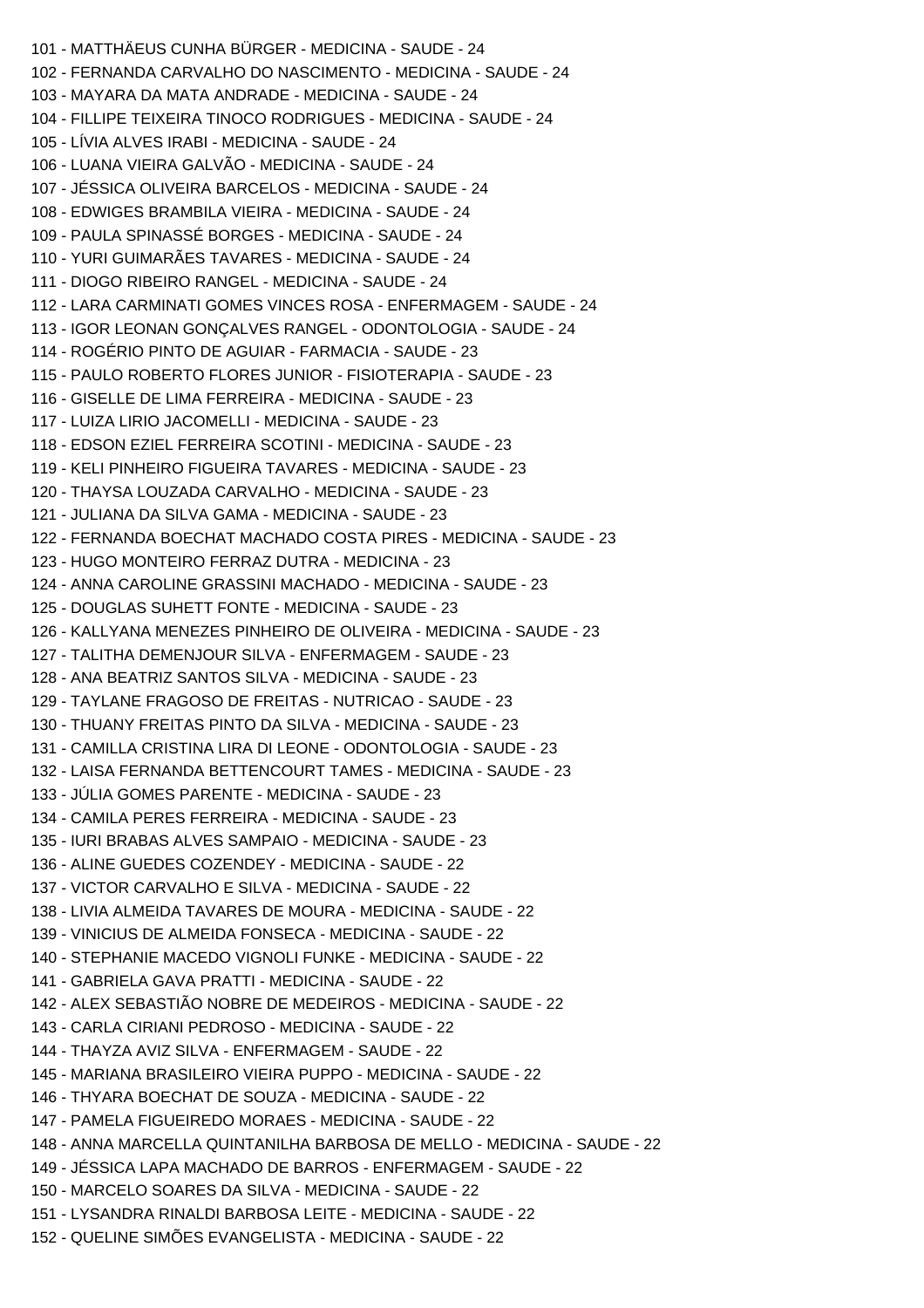153 - KAMILLA DA SILVA CHACAR - MEDICINA - SAUDE - 22 154 - VINICIUS PASSAMANI MARQUES - MEDICINA - SAUDE - 22 155 - GUILHERME SA TEIXEIRA SIQUEIRA - MEDICINA - SAUDE - 22 156 - LEON DO ESPIRITO SANTO GOMES - MEDICINA - SAUDE - 22 157 - MAURO PAES VIDEIRA MACEDO - MEDICINA - SAUDE - 22 158 - LETICIA LIMA MARTINS - MEDICINA - SAUDE - 22 159 - ANA CAROLINA XAVIER CLARO DE OLIVEIRA - MEDICINA - SAUDE - 22 160 - ALLINE BARRETO PAULINO - FARMACIA - SAUDE - 22 161 - LUANDA CARDOSO ALBUQUERQUE - ODONTOLOGIA - SAUDE - 22 162 - BRUNO QUINTINO DOMINGOS - MEDICINA - SAUDE - 21 163 - POLYANA TAVARES AMORIM BUENO - FISIOTERAPIA - SAUDE - 21 164 - CARLA VANESSA PEREIRA DA SILVA - MEDICINA - SAUDE - 21 165 - INGRID TEIXEIRA CHAGAS - MEDICINA - SAUDE - 21 166 - PAULA PEREIRA FERNANDES - MEDICINA - SAUDE - 21 167 - BRUNA DIAS ROCHA - MEDICINA - SAUDE - 21 168 - BARBARA MANÇOR LACERDA SILVA - MEDICINA - SAUDE - 21 169 - CAROLINA CASSIANO RANGEL - MEDICINA - SAUDE - 21 170 - ROSELI BARCELOS DOS SANTOS - ENFERMAGEM - SAUDE - 21 171 - CARINE CARVALHO DE MORAIS - MEDICINA - SAUDE - 21 172 - LÍVIA DAMÁZIO DUARTE - FARMACIA - SAUDE - 21 173 - JORGE MURILO GRILLO MONTEIRO - MEDICINA - SAUDE - 21 174 - MARCOS BARROSO SIMÕES JUNIOR - MEDICINA - SAUDE - 21 175 - JULIA BARRETO MESQUITA - MEDICINA - SAUDE - 21 176 - CARLOS EDUARDO PEÇANHA DE BARROS - MEDICINA - SAUDE - 21 177 - FRANCISCO DOS SANTOS NETO - MEDICINA - SAUDE - 21 178 - LARA DOS SANTOS VARDIERO - MEDICINA - SAUDE - 21 179 - ESTER GIORDANI CASTRO BARCELOS - MEDICINA - SAUDE - 21 180 - MARIA DA CONCEIÇÃO ALBERNAZ CRESPO - ENFERMAGEM - SAUDE - 21 181 - SANDYELLE DA SILVA ROCHA - MEDICINA - SAUDE - 21 182 - ÁLVARO DA COSTA ABREU RODRIGUES - MEDICINA - SAUDE - 21 183 - FLAVIA SILVA DE SOUZA - MEDICINA - SAUDE - 21 184 - JULIANA BARROSO DE MENEZES MIOTTO - MEDICINA - SAUDE - 21 185 - MAXIMO LUCAS DA COSTA SILVA - ENFERMAGEM - SAUDE - 21 186 - ELLEN DE OLIVEIRA PIRÔPO - MEDICINA - SAUDE - 20 187 - JOANA COUTINHO - ENFERMAGEM - SAUDE - 20 188 - THIAGO LIMA E SOUZA - MEDICINA - SAUDE - 20 189 - JULIANA RODRIGUES GARCIA - MEDICINA - SAUDE - 20 190 - NAYARA RAMOS ANTELO - MEDICINA - SAUDE - 20 191 - CHRISTINE RANGEL COOPER ERRICHELLI DE SOUZA - MEDICINA - SAUDE - 20 192 - SATYA ANANDA FERNANDES MEIRELLES ARAUJO - MEDICINA - SAUDE - 20 193 - MARIANA DIAS CIPRIANO - MEDICINA - SAUDE - 20 194 - SABINE DE MELLO FAGUNDES - ENFERMAGEM - SAUDE - 20 195 - MAYARA DE SOUZA MACHADO REZENDE TEBALDI - MEDICINA - SAUDE - 20 196 - CAMILA MUZY LEAL - ENFERMAGEM - SAUDE - 20 197 - CAROLINA AZEREDO FREIRE SILVA - ENFERMAGEM - SAUDE - 20 198 - CAROLINE QUARESMA DAFLON - MEDICINA - SAUDE - 20 199 - YASMIN PEIXOTO NEVES SANTOS - FARMACIA - SAUDE - 20 200 - JAYNE DA SILVA ABDALA - MEDICINA - SAUDE - 20 201 - JOSE OLYMPIO TERRA GUIMARÃES - MEDICINA - SAUDE - 20 202 - NATALIA FERNANDES FRAGA - BIOMEDICINA - SAUDE - 20 203 - DÉBORA TOSI TORRES - MEDICINA - SAUDE - 20 204 - MARIANA FEIGL GUIMARAES BRAGA - ENFERMAGEM - SAUDE - 20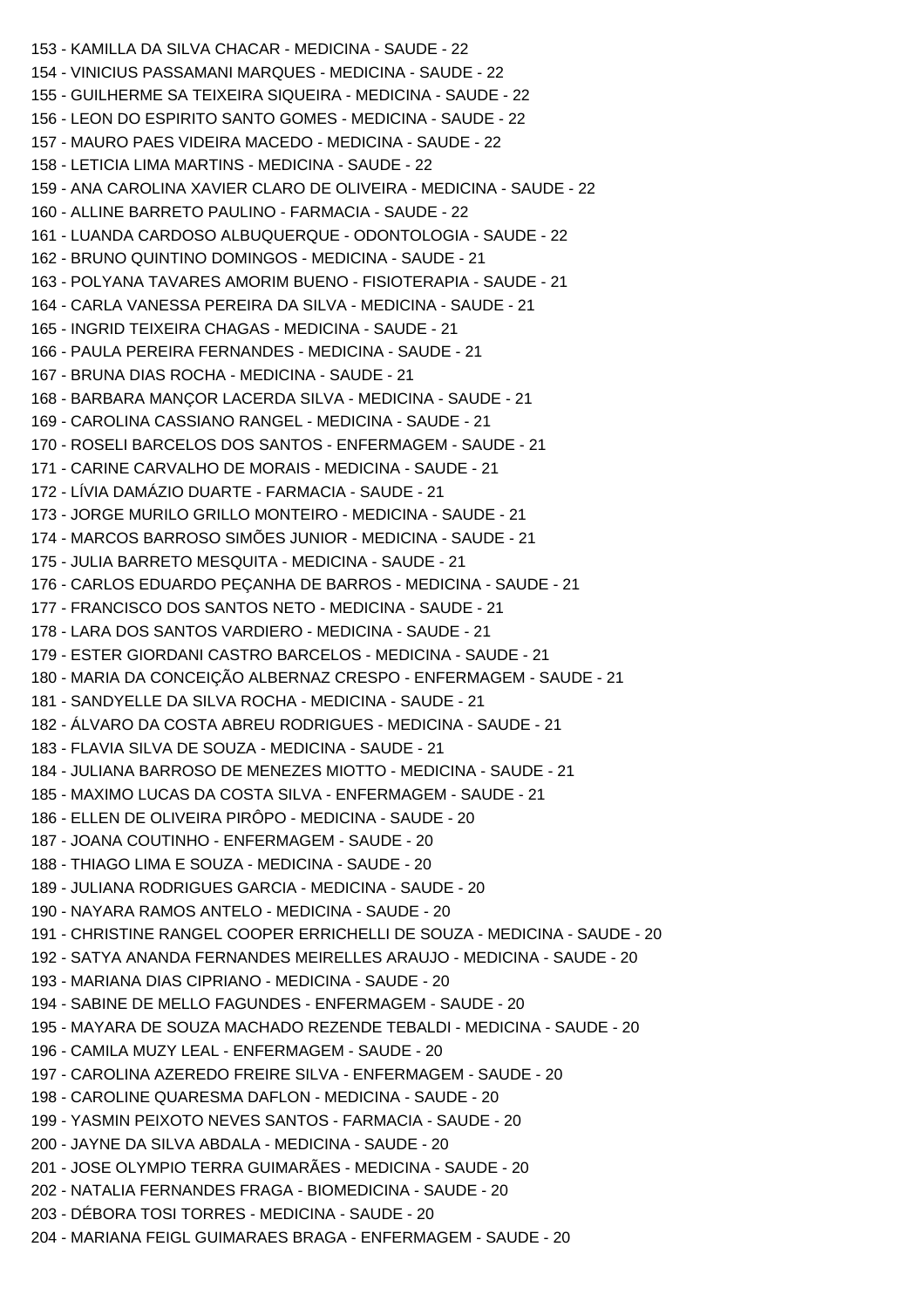205 - RODOLFO HENRIQUE COSTA DE AMORIM - MEDICINA - SAUDE - 19 206 - PAULA GONÇALVES ROMANO CRUZ RIBEIRO - MEDICINA - SAUDE - 19 207 - CAROLINE SOARES DE FREITAS - MEDICINA - SAUDE - 19 208 - CAMILA MARIA NASCIMENTO DA COSTA - FISIOTERAPIA - SAUDE - 19 209 - TAYS MATHEUS BARRETO - ENFERMAGEM - SAUDE - 19 210 - GUILHERME CRUZ BRAGA - MEDICINA - SAUDE - 19 211 - GABRIEL SOARES MENDONÇA - MEDICINA - SAUDE - 19 212 - ELIZANGELA MARIA DOS REIS - FISIOTERAPIA - SAUDE - 18 213 - JULIANA DE SOUSA MATTOS - MEDICINA - SAUDE - 18 214 - THIAGO BATISTA DE MENEZES - MEDICINA - SAUDE - 18 215 - NÍVIA RODRIGUES STUCKENBRUCK - FARMACIA - SAUDE - 18 216 - NARA DE PAULA RIBEIRO - ODONTOLOGIA - SAUDE - 18 217 - JULIANA CRISTINA MESQUITA REIS - ENFERMAGEM - SAUDE - 18 218 - KAIAN FELIPE TANNOS DE LIMA - ENFERMAGEM - SAUDE - 18 219 - THIAGO CHELLES CARESTIATO - FARMACIA - SAUDE - 18 220 - KAMILLA FARIA BARCELLOS MAIA - FISIOTERAPIA - SAUDE - 18 221 - FELIPE BARBOSA BRAGA DE CASTRO - MEDICINA - SAUDE - 18 222 - LORENA FREITAS SALGADO DE CASTRO - MEDICINA - SAUDE - 18 223 - LAIS NERY RODRIGUES DA SILVA - FISIOTERAPIA - SAUDE - 18 224 - LUANA RAQUEL SOUZA E SILVA - ENFERMAGEM - SAUDE - 18 225 - NAYARA DE CARVALHO MOSQUEIRA - ENFERMAGEM - SAUDE - 18 226 - DÉBORA MAGALHÃES BARRETO - ENFERMAGEM - SAUDE - 18 227 - GISELLE DE SOUZA GOMES - ODONTOLOGIA - SAUDE - 18 228 - ANDRÉ TEIXEIRA ALVES - ODONTOLOGIA - SAUDE - 17 229 - THAIS TOME VIANA - ENFERMAGEM - SAUDE - 17 230 - MARIANA GOMES MACEDO PESSANHA - ODONTOLOGIA - SAUDE - 17 231 - BRUNA MACHADO ZACARIAS - NUTRICAO - SAUDE - 17 232 - MARIANA FERREIRA MATTOSO - FARMACIA - SAUDE - 17 233 - BÁRBARA AGUIAR MOURA - NUTRICAO - SAUDE - 17 234 - ROBERTA VILLAÇA AZEREDO - MEDICINA - SAUDE - 17 235 - BRUNA NEVES DE FREITAS - ODONTOLOGIA - SAUDE - 17 236 - ELAINE DE OLIVEIRA BRITO - FISIOTERAPIA - SAUDE - 16 237 - VITOR BAPTISTA TARDIN - MEDICINA - SAUDE - 16 238 - PATRICIA BARROS BASSANI - ENFERMAGEM - SAUDE - 16 239 - CARINE DOS SANTOS KLEIN CURVELO - ENFERMAGEM - SAUDE - 16 240 - MARIANA DE SOUZA E SILVA - ODONTOLOGIA - SAUDE - 16 241 - MARINA SOUTO DA SILVA DIAS - MEDICINA - SAUDE - 16 242 - TICIANA ALMEIDA GONÇALVES - ENFERMAGEM - SAUDE - 16 243 - ALANA MARTINS MELO - ODONTOLOGIA - SAUDE - 16 244 - RAPHAELA ASSAFF BARBOSA LEAL DE SOUSA - ODONTOLOGIA - SAUDE - 16 245 - MARIA DELMA FREITAS DAS CHAGAS - ENFERMAGEM - SAUDE - 15 246 - LAÍS FERREIRA CLEM SCHELES - ODONTOLOGIA - SAUDE - 15 247 - MERIANE MATTOS CARDOSO FERNANDES - FISIOTERAPIA - SAUDE - 15 248 - GLEICIÉLEN COSTA ZMAPERINE - ODONTOLOGIA - SAUDE - 15 249 - KÍSSILA BRANDÃO SILVA - ODONTOLOGIA - SAUDE - 15 250 - MARIA LUISA LACERDA SANTANA GOMES - ODONTOLOGIA - SAUDE - 15 251 - CRÍCIA CAVACHINI - MEDICINA - SAUDE - 15 252 - TAÍSSA LIMA BARBOSA DOS SANTOS - - 15 253 - MILA TAVARES PINTO - ODONTOLOGIA - SAUDE - 15 254 - SOLANGE DE OLIVEIRA BERNARDO - ENFERMAGEM - SAUDE - 14 255 - PRISCILA BRAVIM MARZULLO - ENFERMAGEM - SAUDE - 14 256 - KATHERYNE DE BARCELOS RIBEIRO - FARMACIA - SAUDE - 14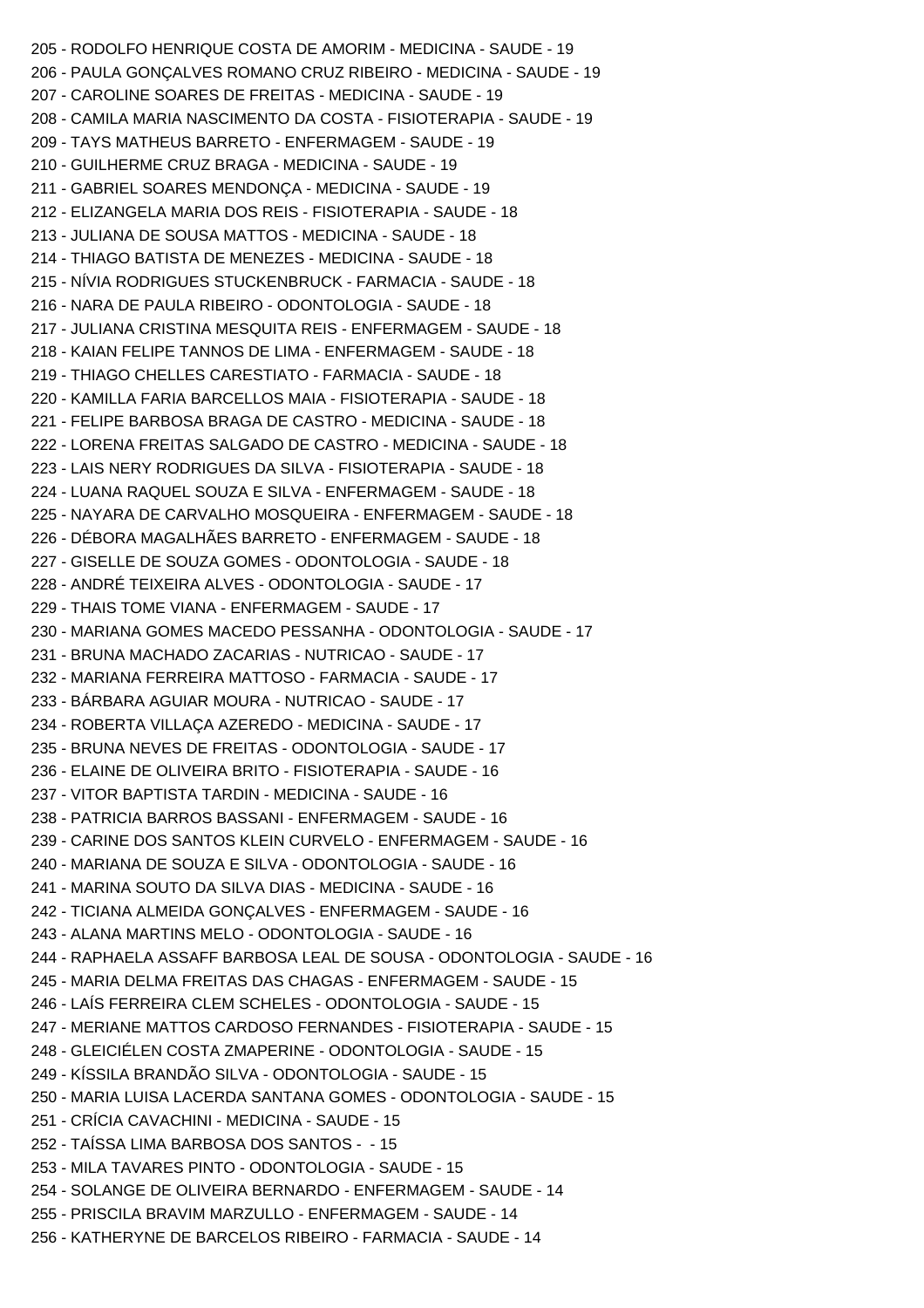257 - ANA PAULA PESSANHA CHAGAS RODRIGUES - FISIOTERAPIA - SAUDE - 14 258 - ELIZIANA DA SILVA ROSA - FISIOTERAPIA - SAUDE - 14 259 - NATALIA PAULA DOMINGUES ARAUJO - ENFERMAGEM - SAUDE - 14 260 - WANDERSON SANJOUR MADALENA - ENFERMAGEM - SAUDE - 14 261 - ANDRESSA FERREIRA DE OLIVEIRA - ENFERMAGEM - SAUDE - 14 262 - CRISTIANE FRANCISCA VIEIRA SOUZA - ENFERMAGEM - SAUDE - 13 263 - MAIRA COSTA ASSIS - ODONTOLOGIA - SAUDE - 13 264 - MARIA CECILIA EDUARDO RESENDE - ENFERMAGEM - SAUDE - 13 265 - FATIMA SUELI MENDONÇA DE OLIVEIRA - FISIOTERAPIA - SAUDE - 12 266 - LIDENIL DA SILVA CARVALHO - ENFERMAGEM - SAUDE - 12 267 - MARCOS PATRICK TENORIO PINTO RANGEL - FISIOTERAPIA - SAUDE - 12 268 - NEUZILAINE LUGON DA SILVA - ENFERMAGEM - SAUDE - 11 269 - CLEIDE DA SILVA MATIAS - ENFERMAGEM - SAUDE - 11 270 - SEBASTIANA MANOELINA HERDY - ENFERMAGEM - SAUDE - 10 271 - EDMO FIGUEIRA DA SILVA - ENFERMAGEM - SAUDE - 10 272 - CAMILA DE JESUS CHAGAS DE AGUIAR - FISIOTERAPIA - SAUDE - 10 273 - CAROLINA NEVES BASSETTI - ODONTOLOGIA - SAUDE - 10 274 - JULIANA MORAES DA SILVA - ODONTOLOGIA - SAUDE - 2 275 - ANTONIO LUIZ DA SILVA - ENFERMAGEM - SAUDE - 2 276 - IVANA DE ALMEIDA GUIMARAES MOÇO - ENFERMAGEM - SAUDE - 2 277 - FÁBIO LOPES DE AZEVEDO - ODONTOLOGIA - SAUDE - 2 278 - ANA CLAUDIA GARCIA CERQUEIRA - MEDICINA - SAUDE - 2 279 - MARSELLE GIULLIANNA SOARES RIBEIRO - MEDICINA - SAUDE - 2 280 - PAULA MARTINS FELISMINO - ODONTOLOGIA - SAUDE - 2 281 - LILIAN MARIA DIAS DE CARVALHO - MEDICINA - SAUDE - 2 282 - SIMONE MOREIRA CASTILHO - ENFERMAGEM - SAUDE - 2 283 - LEONARDO DE OLIVEIRA AMARO - MEDICINA - SAUDE - 2 284 - AGUINALDO DE SOUZA LEITE - ENFERMAGEM - SAUDE - 2 285 - WIL OSIRES FERNANDES - MEDICINA - SAUDE - 2 286 - ROSANGELA AVANI DOS SANTOS SILVA - NUTRICAO - SAUDE - 2 287 - ROBERTA CRISTINA FRANCISCA DE LUNA - ENFERMAGEM - SAUDE - 2 288 - ALINE APARECIDA AMARAL SIQUEIRA - MEDICINA - SAUDE - 2 289 - MAURÍCIO FRANÇA MANHÃES - ODONTOLOGIA - SAUDE - 2 290 - JULIA DE ALMEIDA TRINDADE - MEDICINA - SAUDE - 2 291 - LEYLLA NASCIMENTO ALVES - MEDICINA - SAUDE - 2 292 - RAQUEL MOTHÉ DE MENDONÇA - MEDICINA - SAUDE - 2 293 - LARISSA COSTA SOUZA - MEDICINA - SAUDE - 2 294 - CAMILA MOREIRA - MEDICINA - SAUDE - 2 295 - ALAN VICENTE FERREIRA - MEDICINA - SAUDE - 2 296 - MARCELO LUIZ LIMA FARIA - MEDICINA - SAUDE - 2 297 - MELINA ANANTHA FURTADO DE SOUSA - MEDICINA - SAUDE - 2 298 - MARIALICE MAZZONI MARTINS FERREIRA - MEDICINA - SAUDE - 2 299 - DIEGO DA CRUZ SILVA - MEDICINA - SAUDE - 2 300 - MARIA EMILIANA CIGANI DE LIMA BRANDÃO - MEDICINA - SAUDE - 2 301 - LUIZA CAROLINE GUEDES CARDOSO - MEDICINA - SAUDE - 2 302 - CAMILA BARBOSA - MEDICINA - SAUDE - 2 303 - THALITA M UCHOA - MEDICINA - SAUDE - 2 304 - PAULA TROVÃO DE SÁ - MEDICINA - SAUDE - 2 305 - VIVIAN SIMAS MARINHO - MEDICINA - SAUDE - 2 306 - MÁRCIA ANTUNES DE MENDONÇA - MEDICINA - SAUDE - 2 307 - AMANDA DE OLIVEIRA SOUZA SANTOS - MEDICINA - SAUDE - 2 308 - LUCAS LUZ NUNES - MEDICINA - SAUDE - 2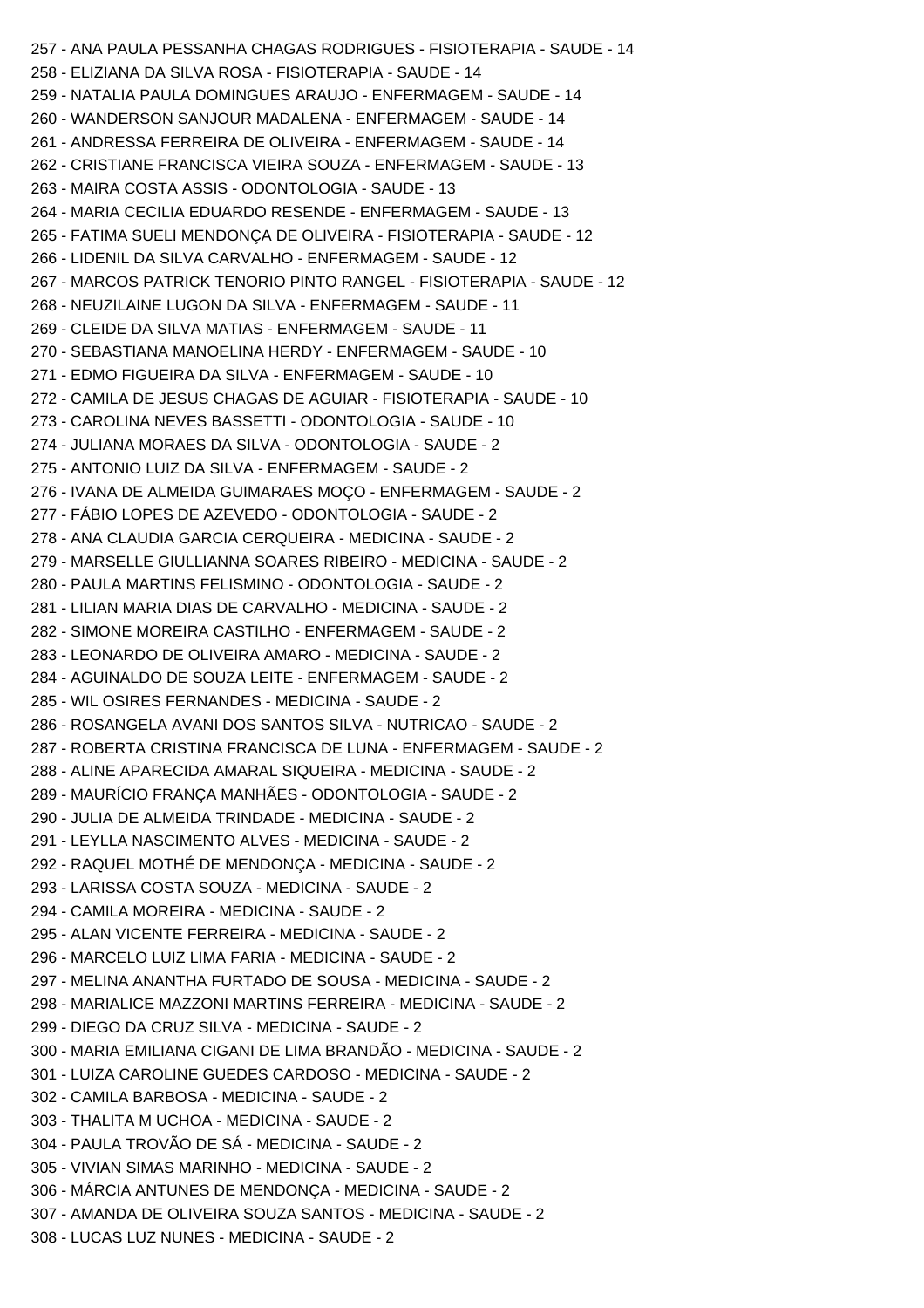309 - CAROLINA COSTA SOARES FARIA - ODONTOLOGIA - SAUDE - 2 310 - LUCAS ANTONIO DA COSTA - MEDICINA - SAUDE - 2 311 - JOANE SILVA PERIM DE AZEVEDO - MEDICINA - SAUDE - 2 312 - MONIQUE FONSECA REGAÇO - MEDICINA - SAUDE - 2 313 - HELEM TELES DE OLIVEIRA - MEDICINA - SAUDE - 2 314 - LUCAS MACIEL SANTANA - MEDICINA - SAUDE - 2 315 - JULIANA FERREIRA DE OLIVEIRA - FISIOTERAPIA - SAUDE - 2 316 - PEDRO ERNESTO PULCHERIO FILHO - MEDICINA - SAUDE - 2 317 - JURRAINE HERCULANO PEREIRA - MEDICINA - SAUDE - 2 318 - ELIANA MARIA DE MOURA RANGEL - ENFERMAGEM - SAUDE - 2 319 - LUIZ GUSTAVO VIEIRA RODRIGUES - MEDICINA - SAUDE - 2 320 - ANA LUÍSA PINTO GUIMARÃES - MEDICINA - SAUDE - 2 321 - MONIKY VILLARY RIBEIRO LIMA - MEDICINA - SAUDE - 2 322 - FABIANA DOS SANTOS OLIVEIRA - MEDICINA - SAUDE - 2 323 - REMO JOGAIB SALCIARINI - MEDICINA - SAUDE - 2 324 - POLIANA MIRELLY SILVA MENDONÇA - MEDICINA - SAUDE - 2 325 - LAIS ARAÚJO SILVEIRA - MEDICINA - SAUDE - 2 326 - FERNANDO HENRIQUE ROCHA FONTOURA - MEDICINA - SAUDE - 2 327 - VANESSA LIMA FARNEZI - MEDICINA - SAUDE - 2 328 - JOSE ANTONIO NOGUEIRA BARROSO JUNIOR - MEDICINA - SAUDE - 2 329 - RAFAEL DE ANDRADE BRUM - MEDICINA - SAUDE - 2 330 - PEDRO HENRIQUE LEITE BORGES - MEDICINA - SAUDE - 2 331 - IGOR GRANITO DA SILVA - MEDICINA - SAUDE - 2 332 - BÁRBARA DE OLIVEIRA URQUIAGA - MEDICINA - SAUDE - 2 333 - MARIANA ROSA DE CARVALHO - MEDICINA - SAUDE - 2 334 - LARISSA DE SA DECHOUM - MEDICINA - SAUDE - 2 335 - RENATA ELISIE BARBALHO DE SIQUEIRA - MEDICINA - SAUDE - 2 336 - DAVI DE SÁ SILVA - MEDICINA - SAUDE - 2 337 - MATHEUS ASSUNÇÃO SOUZA FERNANDES - MEDICINA - SAUDE - 2 338 - THIAGO DE AGUIAR VALLADAO - MEDICINA - SAUDE - 2 339 - VINÍCIUS RIBEIRO DOS SANTOS - MEDICINA - SAUDE - 2 340 - JÉSSICA DE ARAUJO DA FONSECA - MEDICINA - SAUDE - 2 341 - LISTER TONCHIS DIAS NILSEN - MEDICINA - SAUDE - 2 342 - LUIZA RODRIGUES BATISTA - MEDICINA - SAUDE - 2 343 - MARCELLA FIGUEIREDO GONZÁLEZ AMOREIRA - MEDICINA - SAUDE - 2 344 - DIVALDO DE OLIVEIRA SILVA FILHO - MEDICINA - SAUDE - 2 345 - THAIANY DA FONSECA SILVA - MEDICINA - SAUDE - 2 346 - MILENA FROSSARD SILVA - ENFERMAGEM - SAUDE - 2 347 - JUSSARA PEREIRA BATISTA - MEDICINA - SAUDE - 2 348 - VENICIUS DE ARAUJO RAMOS - MEDICINA - SAUDE - 2 349 - LEONARDO DA SILVA CALIMAN - MEDICINA - SAUDE - 2 350 - FERNANDA MELLO TAVARES - MEDICINA - SAUDE - 2 351 - CÍCERO COSTA VIANA CAMPANHARO - MEDICINA - SAUDE - 2 352 - DIEGO ALONSO BUCCI - MEDICINA - SAUDE - 2 353 - LUANA DOS SANTOS COSTA - ENFERMAGEM - SAUDE - 2 354 - DANIELA LEITE DA SILVA CÁSSERES - MEDICINA - SAUDE - 2 355 - ANNY LUISA DIAS MONTEIRO - MEDICINA - SAUDE - 2 356 - IVY VINCES ROSA PEREIRA - MEDICINA - SAUDE - 2 357 - NATÁLIA RIBAS AMARANTE - MEDICINA - SAUDE - 2 358 - CAROLINE CHAGAS NETTO - ENFERMAGEM - SAUDE - 2 359 - BEATRIZ HELENA DA SILVEIRA FOLLY - MEDICINA - SAUDE - 2 360 - JULIA FUMIAN BREIJAO - MEDICINA - SAUDE - 2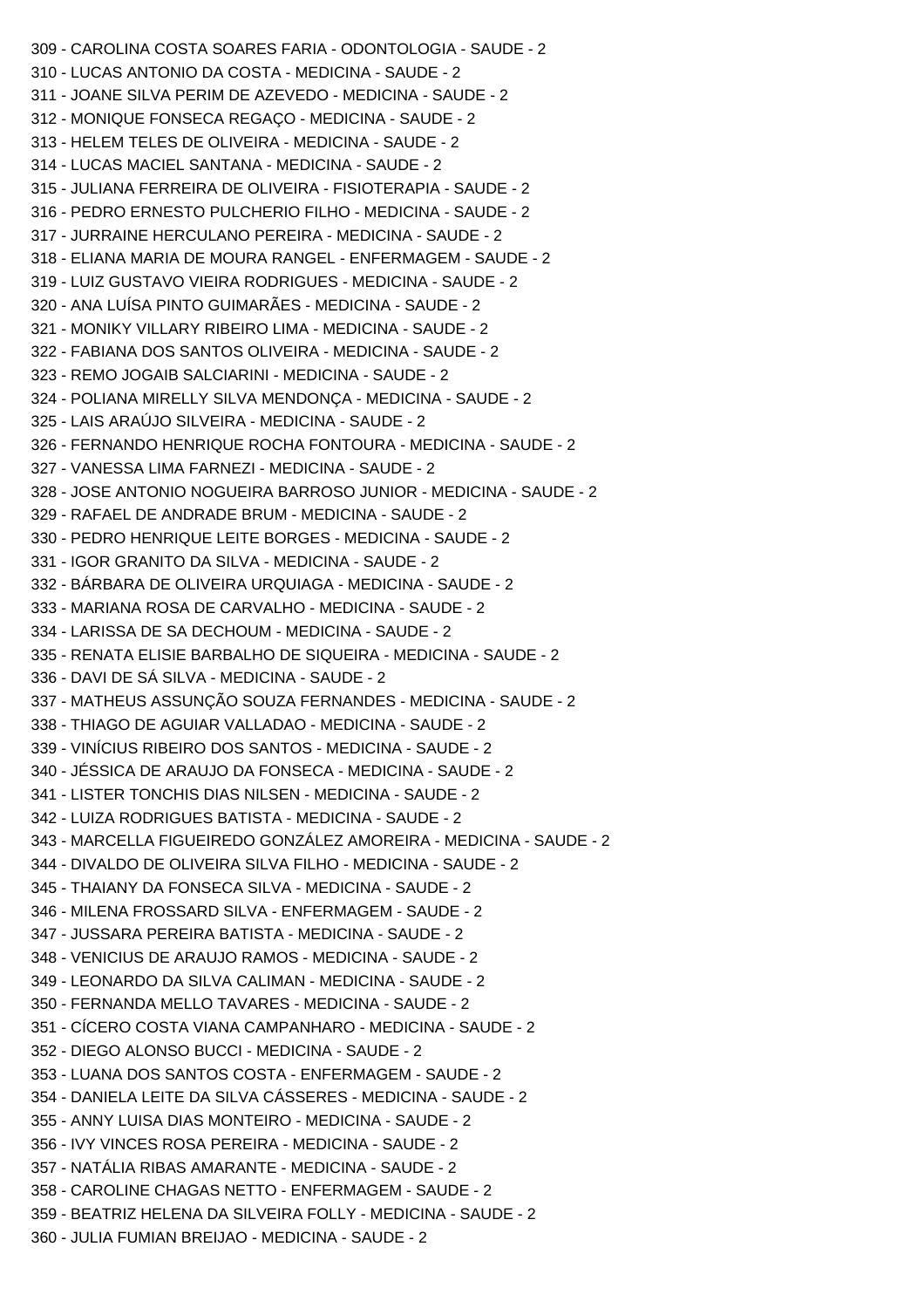361 - HEMILANY RODRIGUES ELIAS - ODON - 2 362 - DINA ISIHUCHI DIAS - MEDICINA - SAUDE - 2 363 - MARIANNA OTTERO DE CASTRO BICHARA - MEDICINA - SAUDE - 2 364 - ISABELA CALDAS PASSOS - MEDICINA - SAUDE - 2 365 - SARAH WEISHEIMER - MEDICINA - SAUDE - 2 366 - LAÍS BEDIM XIMENES - MEDICINA - SAUDE - 2 367 - JONAS PACHECO DO DESTERRO - MEDICINA - SAUDE - 2 368 - KAMILLA D'AVEIRO FERNANDEZ - MEDICINA - SAUDE - 2 369 - ISABELA LORENA PORTO NEVES - MEDICINA - SAUDE - 2 370 - PAULA PESSANHA SILVA - MEDICINA - SAUDE - 2 371 - MARCELO PIGATTO DAMADO - MEDICINA - SAUDE - 2 372 - ROBERTA FIRMINO DOS ANJOS - MEDICINA - SAUDE - 2 373 - RODRIGO DE ALMEIDA CHAME DE CASTRO - MEDICINA - SAUDE - 2 374 - CECÍLIA SIQUEIRA AZEVEDO - MEDICINA - SAUDE - 2 375 - RAIANE ILHA NERY MOREIRA - MEDICINA - SAUDE - 2 376 - TANIA LEITE BATISTA - MEDICINA - SAUDE - 2 377 - BRUNO HENRIQUE DE OLIVEIRA - MEDICINA - SAUDE - 2 378 - LÍVIA DAMÁZIO DUARTE - FARMACIA - SAUDE - 2 379 - OLIVIA OLIVEIRA DE SOUZA - ENFERMAGEM - SAUDE - 2 380 - JOYCE URSULA THOMAZ OLIVEIRA - MEDICINA - SAUDE - 2 381 - MARIANA RIBEIRO DE ABREU E SILVA - MEDICINA - SAUDE - 2 382 - JAMILI ZANON BONICENHA - MEDICINA - SAUDE - 2 383 - EDISA MELLO QUINTANILHAA - MEDICINA - SAUDE - 2 384 - CECÍLLIA FERREIRA PRADO AZEREDO - MEDICINA - SAUDE - 2 385 - LARISSA BITTENCOURT DE CARVALHO - MEDICINA - SAUDE - 2 386 - PRISCILA NAZÁRIO ESTEVES - NUTRICAO - SAUDE - 2 387 - THAINANA DE SOUZA MENEZES - ENFERMAGEM - SAUDE - 2 388 - LUCAS RANGEL DE SOUZA AZEVEDO - MEDICINA - SAUDE - 2 389 - KARINE PORTILHO FRANCO - MEDICINA - SAUDE - 2 390 - JULIA PAPERA SERPA - MEDICINA - SAUDE - 2 391 - AMANDA GOMES ALMEIDA - MEDICINA - SAUDE - 2 392 - CAIO SENISE DROLSHAGEN - MEDICINA - SAUDE - 2 393 - ANDRÉ LUIZ OLIVEIRA FEODRIPPE - MEDICINA - SAUDE - 2 394 - VINICIUS DE ARAUJO CAMPANATI - MEDICINA - SAUDE - 2 395 - THAISA PEDROSO TAGLIARI - MEDICINA - SAUDE - 2 396 - BRUNA DOS REIS COSTA - MEDICINA - SAUDE - 2 397 - ELISABETH FANG ALVES - NUTRICAO - SAUDE - 2 398 - ELEN FRANCSICO DOS ANJOS - ENFERMAGEM - SAUDE - 2 399 - THAYSE GONÇALVES FERNANDES - MEDICINA - SAUDE - 2 400 - MARCELA LOPES DEFANTI - MEDICINA - SAUDE - 2 401 - LOREAN SIQUEIRA COUTINHO - MEDICINA - SAUDE - 2 402 - FRANCESCA MIGLIACCIO MANSUR - MEDICINA - SAUDE - 2 403 - LORENNA DE OLIVEIRA SALVADOR ANSELMÉ - MEDICINA - SAUDE - 2 404 - PRÍSCILA DA SILVA PEREIRA - MEDICINA - SAUDE - 2 405 - JOÃO PAULO BARBETTA PIRES - MEDICINA - SAUDE - 2 406 - LARA DOS SANTOS VARDIERO - MEDICINA - SAUDE - 2 407 - WILLIAM SALLES LUTZ - MEDICINA - SAUDE - 2 408 - DANIELA PRADO CUNHA - BIOMEDICINA - SAUDE - 2 409 - CLARICE DE ABREU ROCHA RANGEL - MEDICINA - SAUDE - 2 410 - SAMARA CELESTINO VELOSO DA SILVA - NUTRICAO - SAUDE - 2 411 - MARIANA FANTINATTI DOS GUARANYS COSTA - MEDICINA - SAUDE - 2 412 - YASMIN GONÇALVES DA SILVA DUTRA BASTOS - ODONTOLOGIA - SAUDE - 2